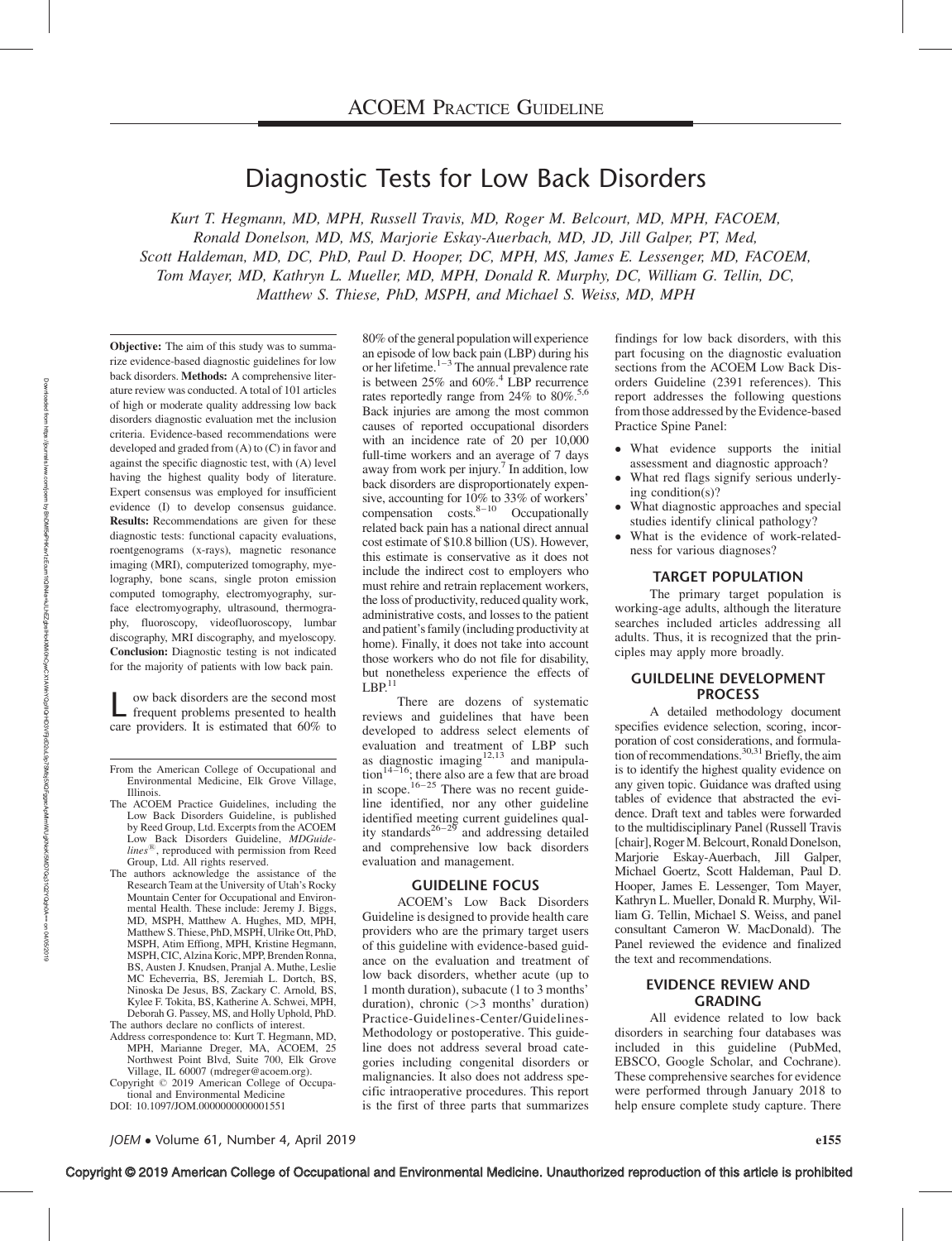was no limit on the year of publication. Search terms for this report are available at: [https://acoem.org/Practice-Resources/](https://acoem.org/Practice-Resources/Practice-Guidelines-Center/Guidelines-Methodology) [Practice-Guidelines-Center/Guidelines-](https://acoem.org/Practice-Resources/Practice-Guidelines-Center/Guidelines-Methodology)[Methodology.](https://acoem.org/Practice-Resources/Practice-Guidelines-Center/Guidelines-Methodology) Reference lists of included articles were reviewed for inclusion. All included studies were scored for quality. $30$ Articles scoring moderate or high quality were included. $\frac{3}{2}$ 

The search strategies retrieved a total of 9972 articles, which were screened, with all potentially relevant study abstracts reviewed and evaluated against specified inclusion and exclusion criteria. A total of 116 articles met the inclusion criteria and were included in these guidelines. Remaining evidence included in these guidelines was received from the Panel members and a review of references in the included articles.

Articles meeting the inclusion criteria were critically appraised and scored for quality. Articles scoring moderate or high quality were included. $30<sup>3</sup>$ A total of 101 were of high or moderate quality addressing low back disorders diagnostic evaluation. Evidence-based recommendations were developed and graded from (A) to (C) in favor and against the specific diagnostic test, with (A) level recommendations having the highest quality body of literature. Expert consensus was employed for insufficient evidence (I) to develop consensus guidance. Recommendations and evidence tables were reviewed and amended by the multidisciplinary Panel. This guideline achieved 100% Panel agreement for all developed guidance.

# COMMENTS AND MODIFICATION

Guidance was developed with sufficient detail to facilitate assessment of compliance (Institute of Medicine  $[IOM]$ )<sup>27</sup> and auditing/monitoring (Appraisal of Guidelines for Research and Evaluation  $[AGREE]<sup>28</sup>$ . Alternative options to

manage conditions are provided in other ACOEM guidelines when comparative trials are available. $32-40$  The guidance adhered to all AGREE,<sup>28</sup> IOM,<sup>27</sup> AMSTAR,<sup>29</sup> and  $GRADE<sup>26</sup>$  criteria.<sup>30</sup> In accordance with the IOM's Trustworthy Guidelines, this guideline underwent external peer review by 13 medical/health professional societies and at least 18 individual external reviewers, and subsequent revisions to the guidance, and detailed records of the peer review processes are kept, including responses to external peer reviewers.<sup>27</sup>

Separate reports on this guideline's findings concerning medical management including noninterventional therapies and for injection therapies, surgery and rehabilitation are available.

The Evidence-based Practice Spine Panel and the Research Team have complete editorial independence from ACOEM and Reed Group, which have not influenced the guideline. The literature is continuously monitored and formally appraised for evidence that would materially affect this guidance. This guideline is planned to be comprehensively updated at least every 5 years or more frequently should evidence require it. All treatment recommendations are guidance based on synthesis of the evidence plus expert consensus. These are recommendations for practitioners, and decisions to adopt a particular course of action must be made by trained practitioners on the basis of available resources and the particular circumstances presented by the individual patient.

# CLINICAL RECOMMENDATIONS

## Comprehensive History and Physical Examination

No quality studies assess the utility and/or components of a history and physical examination. Nevertheless, the Panel's consensus recommendation is that a careful history and physical examination is naturally important for appropriate evaluation and diagnosis (Table 1), as well as to develop a good therapeutic relationship which is of importance for optimizing outcomes. The initial assessment of LBP has a unique emphasis on 'ruling out' serious underlying conditions (eg, kidney stone, infection, cancer, fracture). This ruling out process primarily relies upon the identification of 'red flags.'<sup>41</sup>

Relatively common red flags for LBP in employed populations include trauma (eg, falls, significant motor vehicle crashes), history of cancer, immunosuppression, progressive neurological deficit, renal colic, and history of urinary tract infections. The absence of red flags and conditions generally rules out the need for special studies, referral, or inpatient care during the first 4 to 6 weeks. During this time, spontaneous recovery is expected, particularly if any significant workplace factors are mitigated.<sup>17</sup> A minority of LBP-related cases are due to radiculopathy and those too typically resolve with noninterventional management.

A comprehensive evaluation and documentation include a history, prior treatment, vocation, avocational activities, current functional level, medical history, family history, social history including substance(s) use (tobacco, alcohol, and illicit substances), review of systems, laboratory testing, and imaging studies.

An evaluation using repeated endrange testing while monitoring for patterns of pain response determines the presence or absence of two common clinical findings, directional preference and pain centralization. The presumptive pain generator's directional preference is that single direction of testing that results in the pain centralizing, abolishing, or both. ''Pain centralization'' occurs when pain referred or radiating away from the spine retreats back

| <b>Technique</b>                                                         |                         |                                             |                                 |                                  |                                    |
|--------------------------------------------------------------------------|-------------------------|---------------------------------------------|---------------------------------|----------------------------------|------------------------------------|
|                                                                          | <b>Low Back</b><br>Pain | <b>Disc</b><br><b>Herniation/Protrusion</b> | Cauda Equina<br><b>Syndrome</b> | <b>Spinal</b><br><b>Stenosis</b> | Postlaminectomy<br><b>Syndrome</b> |
| History                                                                  | $++++-$                 | $++ +$                                      | $+ + +$                         | $+ + +$                          | $++$ + $+$                         |
| Physical examination                                                     | $++$                    | $++$                                        | $+ + + +$                       | $++$                             | $++$                               |
| Laboratory studies                                                       | $\theta$                | $\Omega$                                    | $\Omega$                        | $\theta$                         | $\theta$                           |
| Imaging studies                                                          |                         |                                             |                                 |                                  |                                    |
| Radiography*                                                             |                         |                                             |                                 |                                  |                                    |
| Computerized tomography $(CT)^{*,\top}$                                  |                         | $+ + +$                                     | $+++$                           | $+++$                            | $++$                               |
| Magnetic resonance imaging $(MRI)^{*,\uparrow}$                          |                         | $+ + + +$                                   | $+ + + +$                       | $++$ $+$                         | $+ + + +$                          |
| Electromyography (EMG), sensory<br>evoked potentials $(SEPs)^{\ddagger}$ |                         | $++$                                        | $0/+$                           | $++$                             | $^+$                               |

Number of plus signs indicates relative ability of technique to identify or define pathology.

<sup>\*</sup>Risk of complications (eg, infection, radiation) highest for myeloCT, second highest for myelography, and relatively less for bone scan, radiography, and CT.  $\frac{1}{2}$ 

False-positive results in up to 30% of people over age 30 who do not have symptoms and may be over 50% in those over age 40. <sup>‡</sup>EMG is generally unhelpful in the first month of symptoms other than to document prior disease or injury status.

TABLE 1. Ability of Various Techniques to Identify and Define Low Back Pathology and Sequelae

2019 American College of Occupational and Environmental Medicine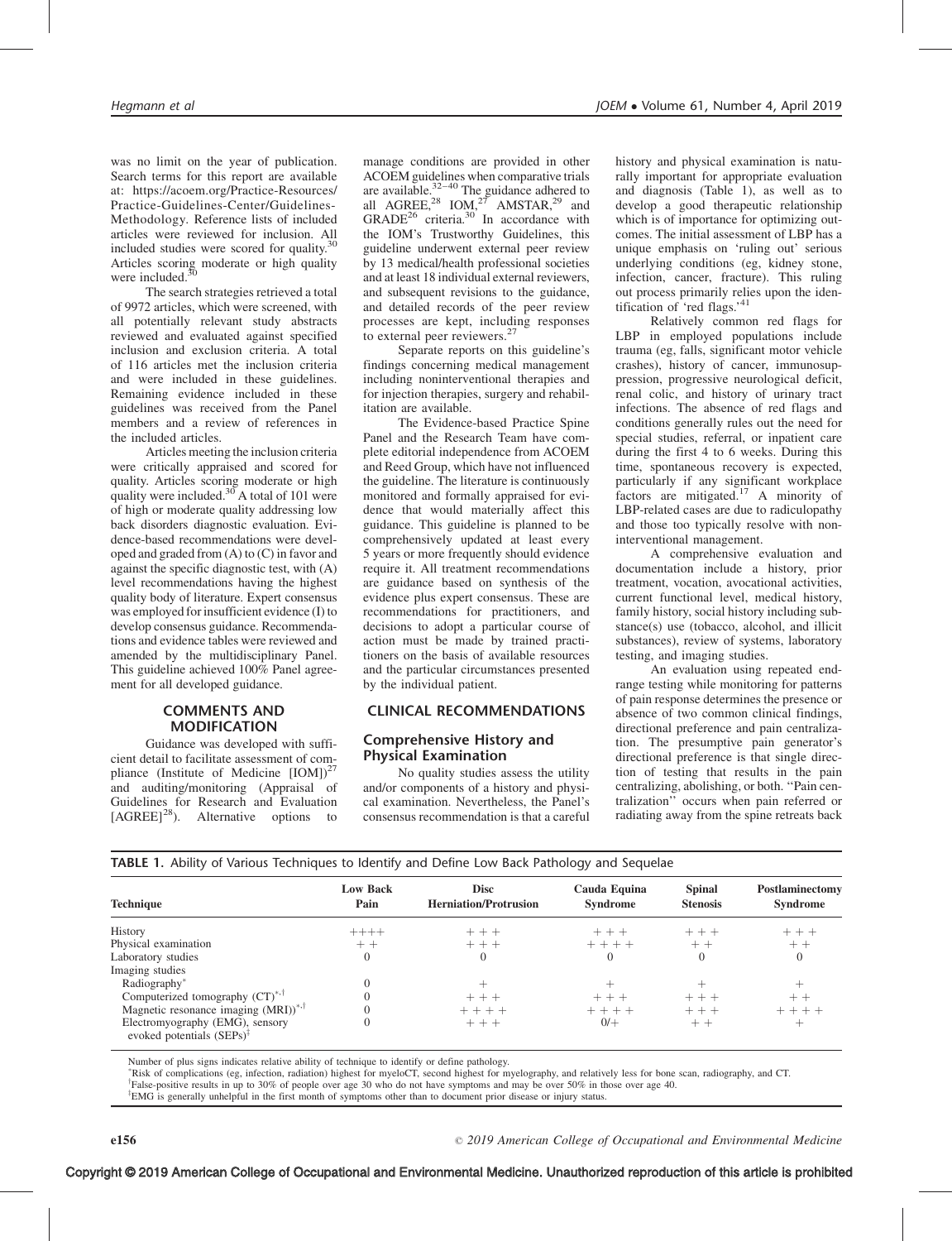toward or to the midline in response to a single direction spinal testing. Those patterns are typically assessed during endrange loading tests in various directions of spinal bending performed by the patient while both standing and recumbent. These findings characterize a large LBP subgroup for whom directional exercises appear to provide superior outcomes.42–49

# **Diagnoses**

Most LBP cases, whether acute or chronic, have pain in the lumbar spine. Pain may be experienced in the lower extremity, although spine pain predominates in LBP cases. The unique aspect of the diagnostic approach for LBP is that the vast majority % of cases, estimated at over  $95\%$  in most<br>employed populations,  $3,50-52$  have no definable pathophysiological abnormality. Some practitioners refer to these LBP patients as having incurred ''sprains'' and/or ''strains''; however, these labels are not ideal as there is no identifiable ligament or myotendinous injury. The use of those terms also confuses the proper use of those diagnoses elsewhere in the body, becomes problematic in determination of work-relatedness, and misdirects patients on the value of activity for early functional recovery. These patients are best termed as having the most precise diagnosis possible, that is, the symptom of LBP.

Pain that is solely or mostly traveling in a posterior thigh and calf generally, but not always, signifies radiculopathy, particularly when the radicular pain in the extremity substantially exceeds that in the back or is the sole symptom. As pain predominates among radicular pain patients, a history of paresthesias will generally require specific, focused questions to elicit.

# Associated Factors and Risk Factors for Nonspecific LBP

There are many nonoccupational factors that have been associated with LBP. The most consistent and strongest is a prior history of LBP, which is one of the factors also confirmed in prospective studies.53–65 Aging has been associated with LBP in some studies,  $66-69$  but many do not support a relationship with nonspecific LBP in contrast with degenerative spine conditions. Instead, aging has been consistently associated with degenerative back disorders.4,70–72 Additional reported risk factors for LBP include smoking,  $62,67,73-75$ obesity,<sup>56,62,63,66,67,69,73–92</sup> height,<sup>91</sup> high triglycerides,  $93$  hypertension,  $75$  genetic factors, $72,94-96$  poor general health,  $97,98$  poor sleep,  $62,73,99$  pain-related fear,  $64,97$  prolonged driving,  $^{62}$  deconditioning,  $^{100}$  and physical inactivity or lack of exer-<br>cise.<sup>62,73,75,101</sup> A pattern of increased risk associated with cardiovascular risk factors

and cardiovascular risk factor scores has been observed.75 A U-shaped relationship between physical activity and risk of LBP has been reported in two epidemiological studies.<sup>51,102</sup>

A number of physical factors are reported to be associated with LBP, although most of the evidence is from retrospective studies without measured job factors. Yet, recent data from a prospective cohort study with measured job physical factors have supported high lifting forces, as measured by the Cumulative Lifting Index, as associated with increased risk of LBP.<sup>54,55,58</sup> Cross-sectional studies have reported mostly unconfirmed associations between LBP and heavy physical work (particularly lifting heavy objects or lifting large and awkward<br>objects),<sup>61,62,67,73,79,98,103–110</sup> lifting weights above shoulder level, $108$  carrying,<sup>69,109</sup> trunk in a bent or twisted posture, 64,69,73 prolonged or highly repeated bending, inability to change posture regu-<br>larly,<sup>64,111</sup> standing and walking,<sup>112</sup> frequent reaching or forceful pushing or pulling,<sup>108,113</sup> kneeling,<sup>108</sup> or squatting.<sup>108</sup> Housework was shown to be a risk factor in a prospective cohort study.54,58 Prolonged sitting and whole body vibration<sup>70,73,114</sup>

<sup>116</sup> are also suggested by some to be contributors. Work with scaffolding is a reported association.98 These activities are not exclusive to job functions and should be reviewed as they pertain to nonoccupational activities as well. Unaccustomed physically demanding work (or sports or hobbies), another probable risk factor, is under recognized and may be fairly potent.

Until recently, prospective data supporting work-relatedness of LBP were limited. Recent data suggest increased risk of LBP as assessed by the Cumulative Lifting Index that was derived from the Revised National Institute for Occupational Safety and Health (NIOSH) Lifting Equa-tion.54,55,58,117 Yet, support for degenerative disorders remains unsubstantiated.

Reduced lifting programs have been found to be successful at reducing risk of LBP in settings of manual patient trans $fers$ ,<sup>118–123</sup> but not in most other settings. Programs have been ineffective for stress management, shoe inserts, insoles, back supports.<sup>124</sup> Lifting advice and training also do not appear effective.<sup>125</sup>

It has also been theorized that these ''stressors'' do not cause back disorders. Rather, when a back disorder arises in an individual who does heavy physical work, the work is then more difficult to accomplish and the individual is more likely to file a workers' compensation claim. This is compared to the sedentary worker who develops back pain and may continue to perform work though more carefully (reporting bias).<sup>126,127</sup>

Psychosocial factors, both occupational and nonoccupational, also have been reportedly associated with back disorders.<sup>128</sup> These include task enjoyment, monotony,<sup>108</sup> mental stress, $\frac{73,108}{ }$  work stress,  $^{67}$  job dissatisfaction,  $^{54,129}$  life dissatisfaction, $73$  high demand/low control, $98,99$ low supervisor support,<sup>99</sup> low coworker support,<sup>99</sup> and social isolation.<sup>62</sup> Psychiatric symptoms such as anxiety, depres-<br>sion,  $54,58,61,130$  low energy,  $62$  emotional problems,<sup>62</sup> and somatization are all apparent risk factors. Providers with high fear avoidant beliefs also may contribute by prescribing more sick leave, bed rest, and less return to normal function.<sup>131,132</sup> Many cases of LBP in the general population are idiopathic and the mechanism of LBP has not yet been elucidated.

# Associations With Degenerative Spine Conditions Including Sciatica

There are no quality studies of degenerative spine conditions including radiculopathy, and thus no true job physical risk factors are known. There is a poor correlation between LBP and degenerative findings on imaging studies, $4$  as well as between LBP and MRI findings of disc protrusion, nerve root displacement or compression, disc degeneration, and high intensity zone.<sup>133</sup> The prevalence of nerve root contact is 11% to 23% and for displacement and/or compression 2% to 5%. Overall prevalence of disc degeneration in asymptomatic people is 54%, with a strong relationship with age.<sup>133</sup> Prevalence of highintensity zone (HIZ) or annular fissure<br>overall is  $28\%$  to  $56\%$ .<sup>134</sup>

Risk factors for degenerative back conditions that include spinal stenosis are not well defined compared with those for nonspecific LBP. Nutrient vessels disappear to the disc, requiring diffusion.<sup>135</sup> This may provide a mechanistic explanation for cardiovascular disease risk factor impacts, particularly on degenerative spine disorders.<sup>75</sup> Degenerative disc changes have been well linked with inheritance,<sup>72,94-</sup> 96,136–139 and genetic influences on the outcomes of spine surgery have also been reported.140,141 Available epidemiological studies suggest the risk factors for degenerative conditions include aging,  $4,70,71$  male sex,<sup>71,142–144</sup> obesity,<sup>71</sup> heredity,<sup>4</sup> and systemic arthrosis. $^{145}$  Reported risks for spondylolysis include increasing age and male sex.<sup>71</sup> Risks for degenerative spondylolisthesis include age and female sex.<sup>71</sup> Risks for facet joint arthritis are increasing age and obesity. $71$  A trend towards greater spinal stenosis in those with a BMI  $>$ 30 kg/m<sup>2</sup> has been reported, $71$  but that study is likely underpowered. There are no quality ergonomic-epidemiological studies reported for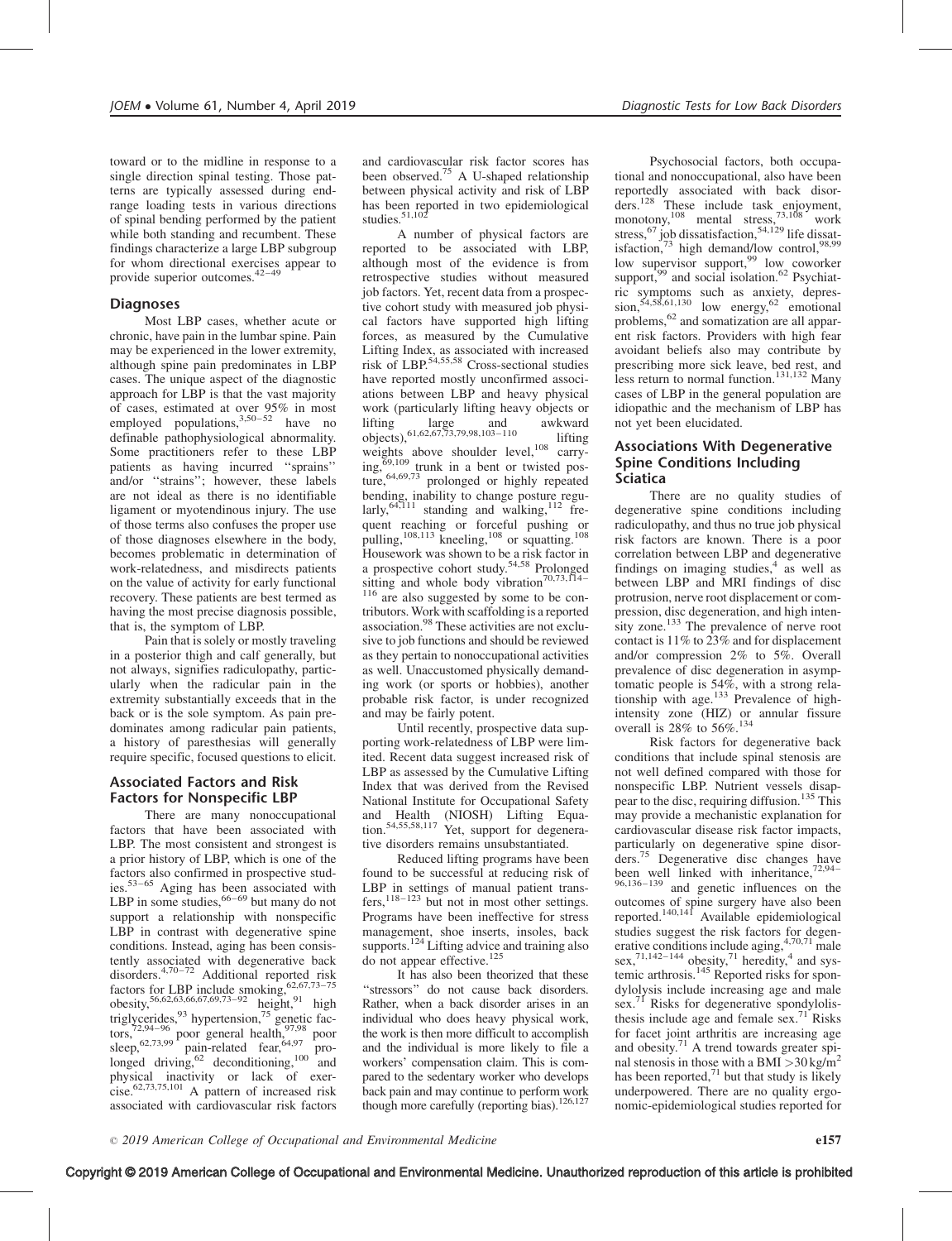degenerative spine conditions and job physical factors.

There are no proven risk factors for radiculopathy as it is a relatively rare event and quality epidemiological studies have not been reported. However, heavy lifting and activities that substantially increase the intradiscal pressures are theorized factors. Prolonged whole-body vibration such as prolonged driving is a reported, but disputed factor.<sup>114</sup> Aside from age, smoking appears to be a factor. Spondylolisthesis is most often degenerative in nature. There are acute trauma-related cases in which causal analysis is straightforward and centers on whether the inciting trauma was in the context of work and that the magnitude of the event was sufficient to truly be an acute traumatic event.

There are no quality epidemiological studies that support theories that degenerative spondylolisthesis, spinal stenosis, degenerative facet disease, or sciatica/radiculopathy are occupational conditions. However, there is a biomechanical theory that physical factors may contribute through degenerative disease in the discs with resulting theoretically altered biomechanical forces in the facets resulting in or accelerating degenerative facet osteoarthrosis. Yet, there also is evidence that these conditions may have a genetic basis.<sup>146,147</sup>

# Special Studies and Diagnostic and Treatment Considerations

Detailed discussion of various imaging studies follows this section. Lumbar spine x-rays are not recommended in patients with LBP in the absence of red flags for serious spinal pathology within the first 4 to 6 weeks. Among patients with evidence of radiculopathy, imaging in the acute pain setting is also not recommended as the natural history is for such problems to resolve with conservative care. Table 1 provides a general comparison of the abilities of different techniques to identify physiologic insult and define anatomic defects. An imaging study may be appropriate for a patient whose limitations due to consistent symptoms have persisted for 1 month or more to further evaluate the possibility of potentially serious pathology such as a tumor or with progressive neurologic deficit(s).

# Diagnostic Testing and Other **Testing**

Diagnostic tests can be categorized into three broad categories: (1) anatomical, (2) functional, and (3) physiological. Anatomical tests help to define anatomy and include roentgenograms, magnetic resonance imaging (MRI), bone scans, computerized tomography (CT), and myelograms.

Functional tests include those that assess voluntary lifting, pushing, or pulling capacities. Physiological tests include electromyography (EMG). Tests such as discography attempt to bridge the gap between two of these testing domains and are organizationally included in this document in one domain. In considering which test to order, it is important to be able to address two key questions:

- 1. What is the specific question to be addressed?
- 2. What will be done with the results?

The first question must be clearly addressed and the second must result in an unequivocal answer used for a decision point with the results having a significant probability of altering the clinical management. Otherwise, the test is almost never indicated.

The operant characteristics of the test being ordered are critical to the proper interpretation of the results. For example, lumbosacral spine MRIs are more likely to be ''abnormal'' by age 40 in normal individuals (show normal aging changes), and herniated discs are not infrequently found in screening studies of asymptomatic teenagers and young adults.<sup>134,148–166</sup> The pretest probability of disease, determined by a careful clinical evaluation, is critical to address the probability that the abnormality identified on the image is actually causing the individual's symptoms. At present, there is not one type of imaging method that shows a clear advantage over others. Generally, MRI is superior for imaging soft tissue including intervertebral disc herniations.

There are many additional diagnostic tests possible for the evaluation of LBP and spinal conditions. In the absence of moderate- to high-quality studies, other tests are Not Recommended, Insufficient Evidence (I), Low Confidence.<sup>30</sup>

## FUNCTIONAL CAPACITY EVALUATIONS

Functional capacity evaluations (FCEs) consist of a comprehensive battery of performance-based tests to attempt to provide the treating physician with detailed information on an individual's ability for work and activities of daily living. $167-190$ As FCEs are performance-based tests, participation with full, maximal efforts is critical. FCE evaluators attempt to determine physical effort based on a combination of physiological and biomechanical factors and movement/performance consistency. Thus, FCE testing is best performed by the treating therapist during the episode of care when the results can be compared with prior observations, inform treatment,

help assess progress, and provide useful information about physical function. However, most FCEs are performed on 1 day. Of the 781 articles found in this systematic review, five articles were initially included of which three are moderate-quality studies incorporated into this analysis $191-193$  and there are two low-quality studies.<sup>194,195</sup> These studies were 1-day FCEs performed outside the clinical context. The correlation between pain ratings and functional abilities is weak.<sup>196-202</sup> Studies suggest FCEs are unable to predict safe re-entry to the workplace following rehabilitation of work-related back pain/injury,170,203,204 yet as return to work includes psychosocial and environmental factors, the inability to predict return to work may be unsurprising. As reliability and validity have not been proven, FCEs should be regarded as demonstrating what a patient was willing to do. In a prospective cohort study of 1438 consecutive work-related back patients, all underwent an FCE before return to work. In the control group, the FCE was used to write return-to-work guidelines, whereas in the study group it was ignored and the worker was returned usually to full duty. Ignoring the FCE improved outcome.<sup>205</sup>

FCEs are a recommended option for evaluation of disabling chronic LBP where the information may be helpful to attempt to objectify worker capability, function, motivation, and effort vis-à-vis either a specific job or general job requirements (Recommended, Insufficient Evidence (I), Moderate Confidence). There are circumstances where a patient is not progressing as anticipated at 6 to 8 weeks and an FCE can evaluate functional status and patient performance to match performance to specific job demands, particularly in instances where those demands are medium to heavy. That said, functional testing is recommended to be performed as a routine aspect of physical and occupational therapy which should obviate the need for a full day FCE. There is no recommendation for or against the use of FCEs for chronic stable LBP or after completion of postoperative recovery among those able to return to work (No Recommendation, Insufficient Evidence (I), Low Confidence). Functional capacity evaluations are not recommended for evaluation of acute LBP, acute or subacute radicular syndromes, or postsurgical back pain problems within the first 12 weeks of the postoperative period (Not Recommended, Insufficient Evidence (I), High Confidence).

## ROENTGENOGRAMS (X-RAYS)

X-rays are commonly utilized for evaluation of LBP, particularly that which is chronic, persistent and accompanied by<br>red flags or trauma<sup>12,206</sup> Similar to most

2019 American College of Occupational and Environmental Medicine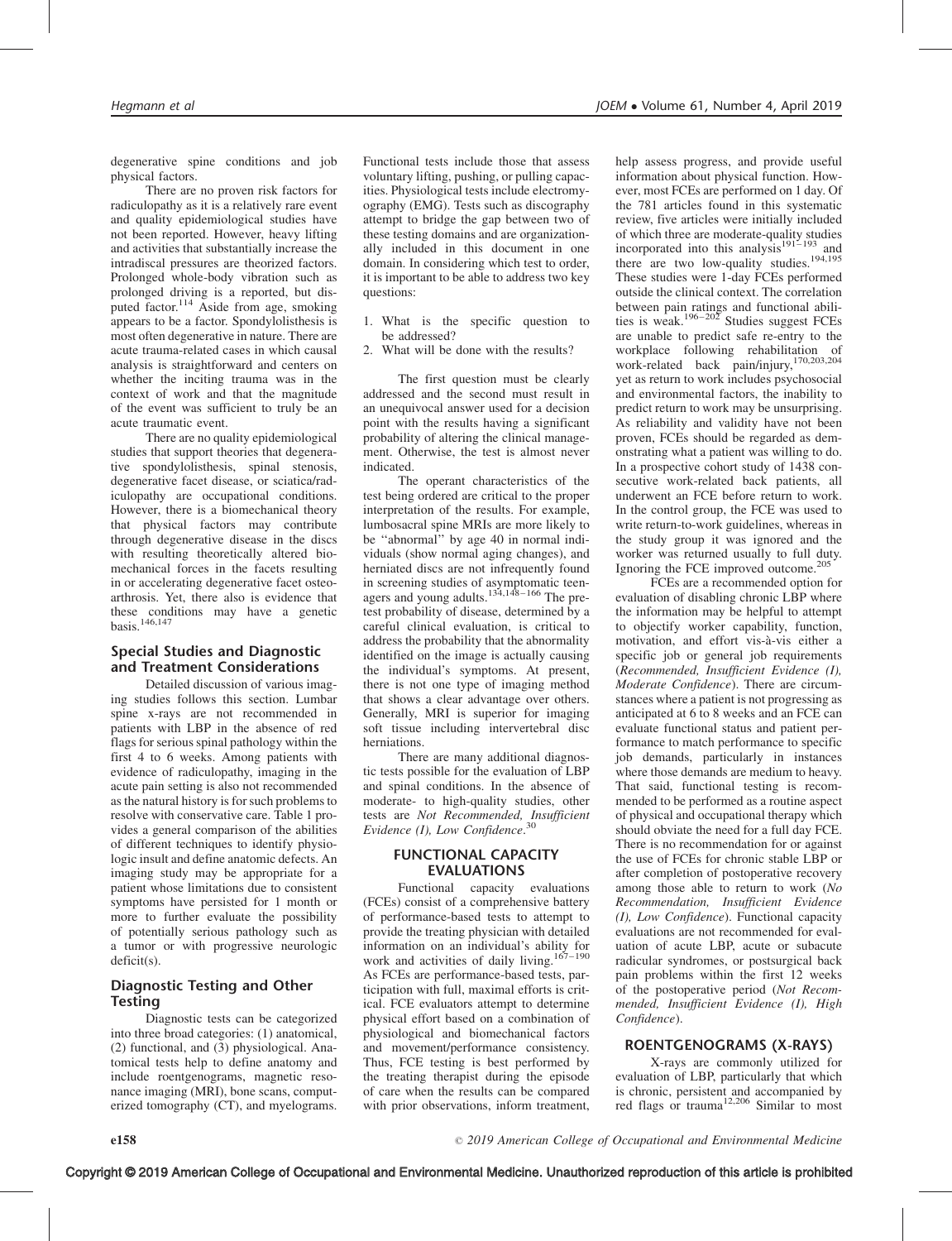diagnostic studies, MRI is usually considered the gold standard comparison. There are five quality studies incorporated into the recommendation.<sup>207–210</sup> In general, routine x-ray is not recommended for acute nonspecific LBP (Moderately Not Recommended (B), High Confidence) but is recommended in the setting of red flags<sup>207,209–212</sup> where the acute LBP could be due to fracture, neoplasia, infection, or systemic illness, where subacute or chronic LBP is not improved as a means of ruling out other conditions (Recommended, Insufficient Evidence (I), High Confidence). Flexion and extension views are recommended for evaluating symptomatic spondylolisthesis (chronic, severe mechanical pain suspected as an instability), in which there is consideration for surgery or other invasive treatment or occasionally in the setting of trauma (Recommended, Insufficient Evidence (I), Moderate Confidence).

#### MAGNETIC RESONANCE IMAGING

MRI has been evaluated in 8 highquality<sup>150,213–219</sup> and 30 moderate-qual $ity^{155,161,164,220-246}$  studies. The sensitivity and specificity of CT or MRI are challenging to define as they require a ''gold standard'' that is difficult to define in back pain because the final diagnosis often is based on the same imaging modality being tested; therefore, these clinical studies may be prone to incorporation bias, artificially inflating the sensitivity and specificity with some assuming MRI has 100% sensitivity and specificity.

Open MRIs have lower resolution and are not recommended other than when the patient's weight exceeds the closed MRI unit's specifications or suffers from claustrophobia that is not sufficiently alleviated with a preprocedure low-dose anxiolytic. Standing MRI units are designed to evaluate the discs and spine under usual conditions of axial loading and can be used in other positions. Magnets are typically weaker than conventional MRI, resulting in lower resolution. There are currently no quality studies on which to recommend standing MRI for uses outside of research settings, and interpretation of normal findings of increased disc bulging with standing are unclear, therefore standing or weightbearing MRI is not recommended for back or radicular pain syndrome conditions (Not Recommended, Insufficient Evidence (I), Moderate Confidence).

MRI is recommended for patients with acute LBP during the first 6 weeks for evaluating progressive neurologic deficit, cauda equina syndrome, history of neoplasia (cancer), persistent fever plus elevated erythrocyte sedimentation rate without other infectious source, or atypical

presentation, for example, clinical picture suggests multiple nerve root involvement (Recommended, Insufficient Evidence (I), High Confidence). MRI is moderately not recommended for acute radicular pain syndromes in the first 6 weeks unless the problems are severe and not trending towards improvement assuming the MRI confirms ongoing nerve root compression consistent with clinical examination and surgery is being considered. Repeat MRI imaging without significant clinical change in symptoms and/or signs, such as development of neurological deficit, is also not recommended (Moderately Not Recommended (B), Moderate Confidence).

MRI is moderately recommended for patients with subacute or chronic radicular pain syndromes lasting at least 4 to 6 weeks in whom the symptoms are not trending towards improvement and prompt surgery is being considered, assuming the MRI confirms a nerve root compression consistent with clinical examination. In cases where an epidural glucocorticosteroid injection is being considered for temporary relief of acute or subacute radiculopathy, MRI at 3 to 4 weeks (before the epidural steroid injection) may be reasonable (Moderately Recommended (B), Moderate Confidence).

MRI is recommended for selecting chronic LBP patients to rule out concurrent pathology unrelated to injury. This is not recommended before 3 months and only after other treatment modalities (including NSAIDs, aerobic exercise, and directional preference exercises) have failed (Recommended, Insufficient Evidence (I), Moderate Confidence). MRI is not recommended for evaluation of acute, subacute, or nearly all chronic LBP cases. MRI is indicated for discrete, potentially surgically treatable disorders such as radiculopathy, spondylolisthesis, and spinal stenosis.

#### COMPUTED TOMOGRAPHY

CT is primarily used to define fractures not visible on plain x-rays or when MRI is unavailable or contraindicated<br>(especially for implanted ferrous (especially for implanted ferrous device).<sup>247</sup> Due to the greater soft tissue contrast of MRIs, there is less current need for CT.12,248 Yet, CT is widely thought to be sufficient to evaluate most patients with suspected disc herniations even though it is not as successful for soft tissue imaging.<sup>249–251</sup> There are four high- $252-255$  and four moderate-quality<sup>256–259</sup> evaluating CT utility.

Routine CT is not recommended for acute, subacute, or chronic nonspecific LBP, or for radicular pain syndromes (Not Recommended (C), High Confidence). CT is, however, recommended for patients with acute or subacute radicular pain

syndrome who failed to improve within 4 to 6 weeks and if there is consideration for an epidural glucocorticoid injection or surgical discectomy (see Epidural Steroid Injection). If there is strong consideration for surgery, then CT myelography should be considered instead of CT alone (Recommended (C), Moderate Confidence). If there is a contraindication to MRI and surgery is considered moderate to high probability, then CT myelography is a consideration instead of CT followed by another CT with myelography.

#### MYELOGRAPHY (INCLUDING CT MYELOGRAPHY AND MRI MYELOGRAPHY)

Myelography is the injection of a radiocontrast media into the thecal sac with subsequent imaging and was historically combined with standard roentgenograms as the most common method to diagnose herniated discs, spinal stenosis, or other forms of neurological compromise.<sup>260-263</sup> It was subsequently paired with CT (CT myelography) or rarely MRI (MRI myelography). However, it has been almost completely replaced by MRI that produces superior resolution of images. Consequently, there may be little use for myelography,<sup>264</sup> though many spine surgeons use CT myelography to help with surgical decision-making in cases in which MRI is equivocal or not possible. There are two high-213,214 and two moderate-quality<sup>265,266</sup> studies. Myelography is recommended in uncommon situations, such as contraindications for MRI such as implanted metal that preclude MRI, equivocal findings of disc herniation on MRI suspected of being false positives, spinal stenosis, and/or a postsurgical situation that requires myelography (Recommended, Insufficient Evidence (I), High Confidence).

## BONE SCANS

Bone scans show increased radioactive uptake and are most commonly used for evaluating many types of metasta $s$ es,<sup>267–269</sup> infection, inflammatory arthropathies, occult fractures, $270-272$  or other significant bone trauma.<sup>273</sup> There are no quality studies evaluating bone scans for diagnosis of typical occupational LBP patients. Reported sensitivity and specificity were not satisfactory for evaluating chronic LBP patients, and the population studied was felt to be too small to develop normative values.<sup>274</sup> Although not used for the evaluation of most LBP, it is a good diagnostic test for specific situations, including evaluations of suspected metastases, infected bone (osteomyelitis), inflammatory arthropathies, and trauma (fractures). Aside from specific indications which involve a minority of LBP patients,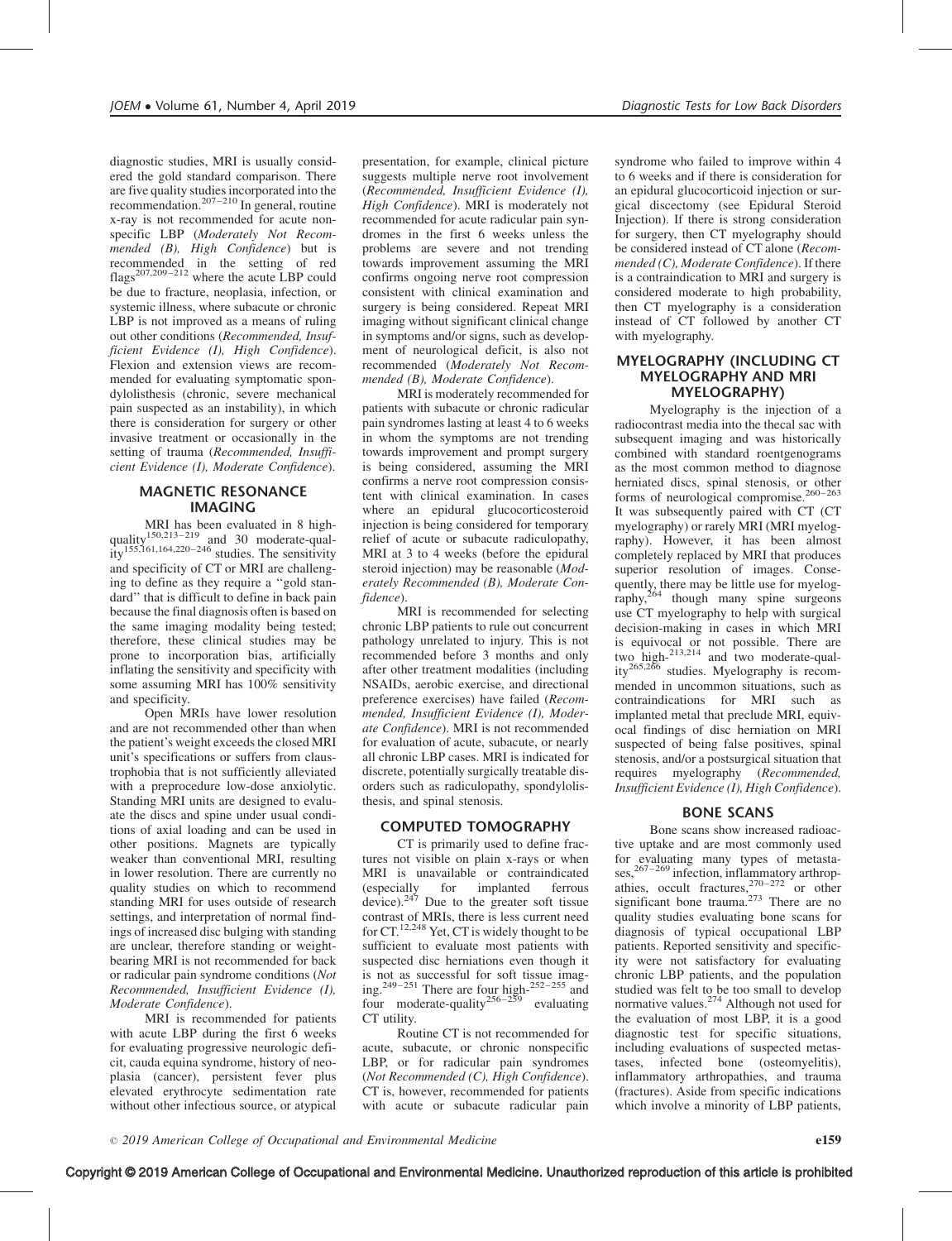the routine use of bone scanning is not recommended in diagnosing LBP (Not Recommended, Insufficient Evidence (I), High Confidence).

## SINGLE PROTON EMISSION COMPUTED TOMOGRAPHY

Single proton emission computed tomography (SPECT) is a three-dimensional imaging technique that, for LBP issues, has been primarily used for the diagnosis of inflammatory arthropathies, for example, ankylosing spondylitis affecting the SI joints and other structures which<br>are difficult to image.<sup>275–282</sup> There is one high-<sup>283</sup> and four moderate-quality<sup>284-287</sup> studies, but no quality evidence with patient-related outcomes that SPECT is helpful in improving care of acute, subacute, or chronic LBP, or radicular pain syndromes or other LBP-related conditions. However, one study found SPECT helpful in evaluating patients with inflammatory arthropathies, particularly if there are concerns about the SI joints.<sup>288</sup> Some data suggest SPECT may outperform bone scanning. Additional studies are needed to determine if SPECT adds something to the diagnosis, treatment and outcomes beyond that obtained by a careful history, physical examination, plain x-rays, and clinical impression before it can be recommended for evaluating facet arthropathies. SPECT is not currently recommended for LBP and/or related disorders (Not Recommended, Insufficient Evidence (I), Low Confidence).

## ELECTROMYOGRAPHY

Among spine patients, EMG has been used primarily to evaluate radiculopathy.289 As imaging studies (especially CT and MRI) have progressed, the need for EMG has declined. However, EMG remains helpful in certain situations. Needle EMG may help determine if radiculopathy and/or spinal stenosis is present and can help address acuity.<sup>290</sup> These include ongoing pain suspected to be of neurological origin, but without clear neurological compromise on imaging study. Electrodiagnostic studies, which must include needle EMG, are recommended where a CT or MRI is equivocal and there is ongoing pain that raises questions about whether there may be a neurological compromise that may be identifiable (ie, leg symptoms consistent with radiculopathy, spinal stenosis, peripheral neuropathy, etc.).<sup>290–297</sup> Also, may be helpful for evaluation of chronicity and/or aggravation of a preexisting problem (Moderately Recommended, Evidence (B), High Confidence). Electrodiagnostic studies are not recommended for patients with acute, subacute, or chronic LBP who do not have significant leg pain or numbness (*Not* 

Recommended, Evidence (C), Moderate Confidence). Electrodiagnostic studies are recommended for patients with subacute or chronic LBP highly suspicious for lumbar spinal stenosis when MRI findings may be negative (Moderately Recommended (B), High Confidence).

#### SURFACE ELECTROMYOGRAPHY

Surface electromyography (sEMG) has been used to diagnose LBP<sup>298-314</sup> and involves the recording of summated muscle electrical activity by skin electrodes (such as those used in an electrocardiogram or EKG). There are four moderate-quality studies incorporated into this analy- $\sin^{313,315-317}$  and no quality evidence of diagnostic efficacy, and thus, is not recommended to diagnose LBP (Not Recommended, Insufficient Evidence (I), High Confidence).

## ULTRASOUND (DIAGNOSTIC)

Ultrasound is seldom used for diagnostic purposes in the spine other than for unusual specific purposes such as detection and guided drainage of superficial abscesses.<sup>318–324</sup> There is one high- $320$ and one moderate-quality $325$  study showing no diagnostic efficacy and thus, it is not recommended for diagnosing LBP (Not Recommended, Insufficient Evidence (I), High Confidence). For most situations, CT and MRI are superior imaging techniques.

#### THERMOGRAPHY

Thermography has been used to assess LBP and radicular pain syndromes and other conditions.<sup>326</sup> There are no quality studies but two low quality studies using thermography, $327$  and in the absence of quality evidence of efficacy, thermography is not recommended for diagnosing acute, subacute or chronic LBP or radicular pain (Not Recommended, Insufficient Evidence (I), Moderate Confidence).

#### **FLUOROSCOPY**

Fluoroscopy has been used for evaluation of LBP. Although used for guided procedures, there are no recent quality studies using fluoroscopy to evaluate either LBP or radicular pain. There are no evidence-based indications for this technique and is not recommended for evaluating acute, subacute or chronic LBP (Not Recommended, Insufficient Evidence (I), Moderate Confidence).

#### VIDEOFLUOROSCOPY

Videofluoroscopy has been used for evaluation of LBP, particularly searching for possible spinal instability. There are two low-quality studies. There are no quality studies demonstrating improved clinical

outcomes and, therefore, videofluoroscopy for the assessment of acute, subacute, or chronic LBP is not recommended (Not Recommended, Insufficient Evidence (I), Moderate Confidence).

#### LUMBAR DISCOGRAPHY

Discography attempts to determine if chronic spinal pain is caused by disc pathology. Discography is typically used in patients with chronic spinal pain without significant leg pain, as MRI and/or CT provide adequate anatomic information for surgical decisions on decompressive surgery for patients with significant radiculopathy. However, discography is not standardized, which complicates the evaluation of the studies. There are 2 high-328–  $330$  and 22 moderate-quality $331-352$  studies, and a systematic review<sup>353</sup> all of which suggest low positive predictive value and thus, discography, either performed as a solitary test or when paired with imaging (eg, MRI), is moderately not recommended for acute, subacute, or chronic LBP or radicular pain syndromes (Strongly Not Recommended (A), High Confidence).

#### MRI DISCOGRAPHY

MRI is sometimes paired with discography for evaluation of the intervertebral discs. $337-339,342,345$  There are five moderate-quality studies incorporated, but no quality evidence showing discography with MRI improves outcomes with herniated discs, and, therefore, it is not recommended for evaluating herniated discs (Not Recommended (C), Moderate Confidence).

## MYELOSCOPY

Myeloscopy is minimally invasive and may theoretically be used solely for diagnostic purposes but is most often performed in conjunction with adhesiolysis. There are three moderate-quality stud-<br>ies,<sup>354–356</sup> but there are no quality controlled studies with improvement in large<br>scale, medium- to long-term studies.<sup>357,358</sup> Myeloscopy is an invasive study with potential complications, is costly, without quality evidence of efficacy, and is not recommended for diagnosing acute, subacute, or chronic LBP, spinal stenosis, radicular pain syndromes, or postsurgical back pain (Not Recommended, Insufficient Evidence (I), Low Confidence).

## **CONCLUSION**

Diagnostic testing is not indicated for the vast majority of LBP patients. Some evidence suggests imaging may increase medicalization, and thus unnecessary additional testing, treatment, and resultant delayed recovery. Simple diagnostic tests likely have the potential to significantly increase adverse effects. Patients with red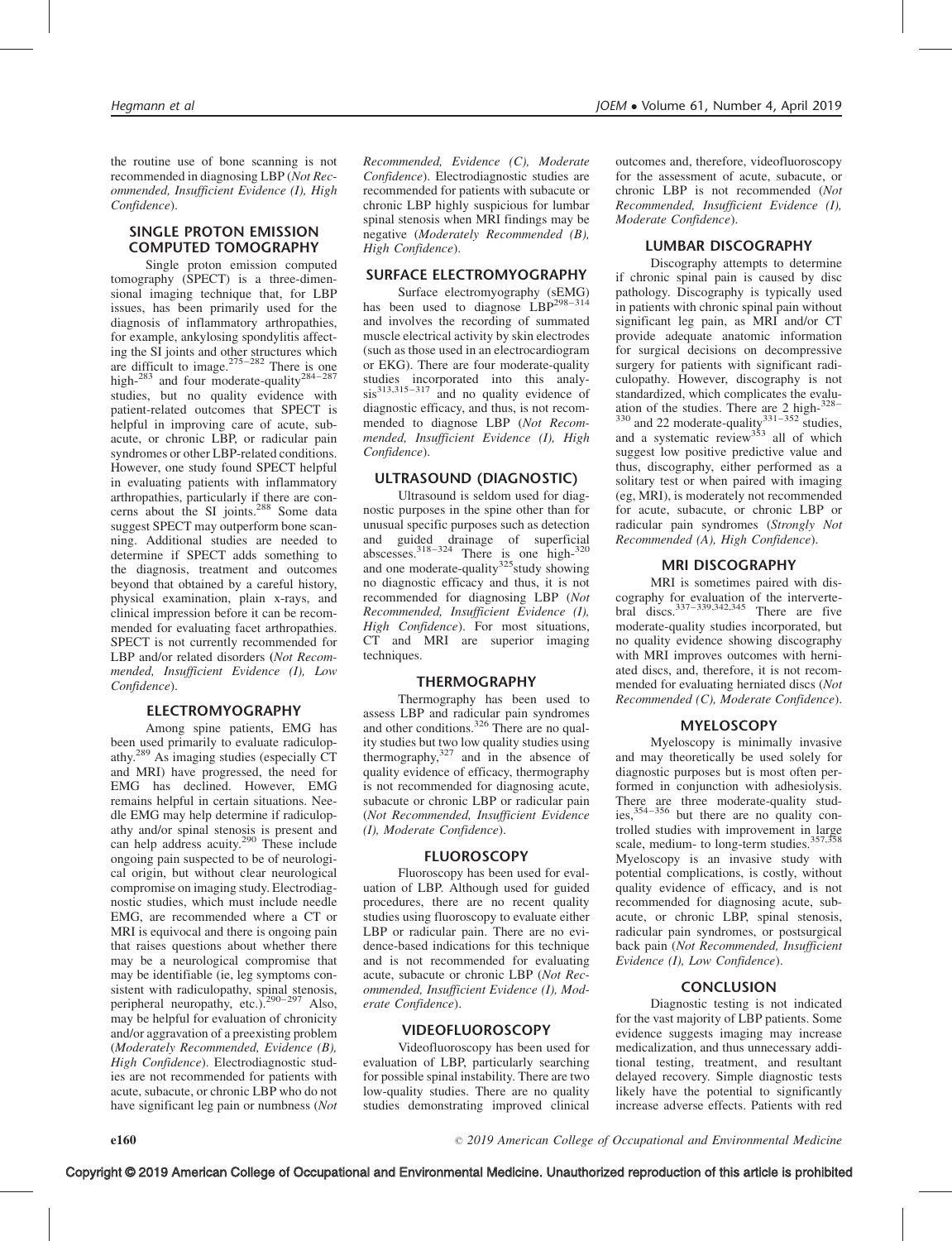flags, trauma, persistence despite treatment, progressive neurological deficits, and surgical indications are examples of exceptions to the rule of avoiding testing of most patients.

#### REFERENCES

- 1. Griffith LE, Hogg-Johnson S, Cole DC, et al. Low-back pain definitions in occupational studies were categorized for a meta-analysis using Delphi consensus methods. J Clin Epidemiol. 2007;60:625–633.
- 2. Heliovaara M, Sievers K, Impivaara O, et al. Descriptive epidemiology and public health aspects of low back pain. Ann Med. 1989; 21:327–333.
- 3. Thiese M, Hegmann KT, Wood E, et al. Prevalence of low back pain by anatomic location and intensity in an occupational population. BMC Musculoskelet Disord. 2014;15:283.
- 4. Livshits G, Popham M, Malkin I, et al. Lumbar disc degeneration and genetic factors are the main risk factors for low back pain in women: the UK Twin Spine Study. Ann Rheum Dis. 2011;70:1740–1745.
- 5. Balague F, Mannion AF, Pellise F, et al. Nonspecific low back pain. Lancet. 2012;379: 482–491.
- 6. Hoy D, Brooks P, Blyth F, et al. The epidemiology of low back pain. Best Pract Res Clin Rheumatol. 2010;24:769–781.
- 7. U.S. Department of Labor, Bureau of Labor Statistics. Nonfatal Occupational Injuries and Illnesses Requiring Days Away from Work, 2012. Washington, DC: U.S. Department of Labor, Bureau of Labor Statistics; 2013.
- 8. Atlas SJ, Chang Y, Keller RB, et al. The impact of disability compensation on long-term treatment outcomes of patients with sciatica due to a lumbar disc herniation. Spine. 2006;31: 3061–3069.
- 9. Eccleston S, Petrova P, Zhao X. The Anatomy of Workers' Compensation Medical Costs and Utilization. 6th ed. (10 volume). Cambridge, MA: Workers Compensation Research Institute; 2007.
- 10. Webster BS, Snook SH. The cost of 1989 workers' compensation low back pain claims. Spine. 1994;19:1111-1115.
- 11. Silverstein B, Viikari-Juntura E, Kalat J. Use of a prevention index to identify industries at high risk for work-related musculoskeletal disorders of the neck, back, and upper extremity in Washington state, 1990-1998. Am J Ind Med. 2002;41:149–169.
- 12. Chou R, Fu R, Carrino JA, et al. Imaging strategies for low-back pain: systematic review and meta-analysis. Lancet. 2009;373:463– 472.
- 13. Jarvik JG, Deyo RA. Diagnostic evaluation of low back pain with emphasis on imaging. Ann Intern Med. 2002;137:586–597.
- 14. Bronfort G, Haas M, Evans R, et al. Evidenceinformed management of chronic low back pain with spinal manipulation and mobilization. Spine  $\hat{J}$ . 2008;8:213–225.
- 15. Bronfort G, Haas M, Evans RL, et al. Efficacy of spinal manipulation and mobilization for low back pain and neck pain: a systematic review and best evidence synthesis. Spine J. 2004;4:335–356.
- 16. Koes B, van Tulder M, Lin C-WC, et al. An updated overview of clinical guidelines for the management of non-specific low back pain in

primary care. Eur Spine J. 2010;19:2075– 2094.

- 17. Airaksinen O, Brox JI, Cedraschi C, et al. Chapter 4. European guidelines for the management of chronic nonspecific low back pain. Eur Spine J. 2006;15(Suppl. 2):S192–S300.
- 18. Chou R, Atlas SJ, Stanos SP, et al. Nonsurgical interventional therapies for low back pain: a review of the evidence for an American Pain Society Clinical Practice Guideline. Spine. 2009;34:1078–1093.
- 19. Chou R, Baisden J, Carragee EJ, et al. Surgery for low back pain: a review of the evidence for an American Pain Society Clinical Practice Guideline. Spine. 2009;34:1094–1109.
- 20. Chou R, Huffman LH. Medications for acute and chronic low back pain: a review of the evidence for an American Pain Society/American College of Physicians Clinical Practice Guideline. Ann Intern Med. 2007;147:505– 514.
- 21. Chou R, Huffman LH, American Pain Society, American College of Physicians. Nonpharmacologic therapies for acute and chronic low back pain: a review of the evidence for an American Pain Society/American College of Physicians Clinical Practice Guideline. Ann Intern Med. 2007;147:492–504.
- 22. Chou R, Loeser JD, Owens DK, et al. Interventional therapies, surgery, and interdisciplinary rehabilitation for low back pain: an evidence-based clinical practice guideline from the American Pain Society. Spine. 2009;34:1066–1077.
- 23. Chou R, Qaseem A, Owens DK, Shekelle P, Clinical Guidelines Committee of the American College of Physicians. Diagnostic imaging for low back pain: advice for high-value health care from the American College of Physicians. Ann Intern Med. 2011;154:181–189.
- 24. Dagenais S, Tricco AC, Haldeman S. Synthesis of recommendations for the assessment and management of low back pain from recent clinical practice guidelines. Spine J. 2010;10:514–529.
- 25. van Tulder M, Becker A, Bekkering T, et al. Chapter 3. European guidelines for the management of acute nonspecific low back pain in primary care. Eur Spine J. 2006;15(Suppl.  $2):S169-S191.$
- 26. GRADE. Criteria for Applying or Using GRADE. 2016. Available at: [www.gradewor](http://www.gradeworkinggroup.org/)[kinggroup.org.](http://www.gradeworkinggroup.org/)
- 27. Institute of Medicine. Standards for Developing Trustworthy Clinical Practice Guidelines. Washington, DC: National Academies Press; 2011.
- 28. Brouwers M, Kho M, Browman G, et al. AGREE II: advancing guideline development, reporting and evaluation in healthcare. Can Med Assoc J. 2010;182:E839–E842.
- 29. Shea BJ, Grimshaw JM, Wells GA, et al. Development of AMSTAR: a measurement tool to assess the methodological quality of systematic reviews. BMC Med Res Methodol. 2007;7:10.
- 30. American College of Occupational and Environmental Medicine. Methodology for ACOEM's Occupational Medicine Practice Guidelines—2017 Revision. 2017. Available at: [https://acoem.org/acoem/media/Practice](https://acoem.org/acoem/media/PracticeResources/Methodology-2017-Update.pdf) [Resources/Methodology-2017-Update.pdf.](https://acoem.org/acoem/media/PracticeResources/Methodology-2017-Update.pdf)
- 31. Harris JS, Weiss MS, Haas NS, et al. Methodology for ACOEM's Occupational Medicine Practice Guidelines—2017 Revision. J Occup Environ Med. 2017;59:913–919.
- 32. American College of Occupational and Environmental Medicine. ACOEM Practice Guidelines: Chronic Pain. MDGuidelines website. Available at: [https://www.mdguidelines.com/](https://www.mdguidelines.com/acoem/disorders/chronic-pain)<br>acoem/disorders/chronic-pain. 2017. acoem/disorders/chronic-pain. [Accessed December 15, 2018.](https://www.mdguidelines.com/acoem/disorders/chronic-pain)
- 33. American College of Occupational and Environmental Medicine. ACOEM Practice Guidelines: Ankle and Foot Disorders. MDGuidelines website. Available at: [https://](https://www.mdguidelines.com/acoem/disorders/ankle-and-foot-disorders) [www.mdguidelines.com/acoem/disorders/](https://www.mdguidelines.com/acoem/disorders/ankle-and-foot-disorders) [ankle-and-foot-disorders. 2018. Accessed](https://www.mdguidelines.com/acoem/disorders/ankle-and-foot-disorders) [December 15, 2018.](https://www.mdguidelines.com/acoem/disorders/ankle-and-foot-disorders)
- 34. American College of Occupational and Environmental Medicine. ACOEM Practice Guidelines: Elbow Disorders. website. Available at: [https://www.mdguideli](https://www.mdguidelines.com/acoem/disorders/elbow-disorders)[nes.com/acoem/disorders/elbow-disorders.](https://www.mdguidelines.com/acoem/disorders/elbow-disorders) [2018. Accessed December 15, 2018.](https://www.mdguidelines.com/acoem/disorders/elbow-disorders)
- 35. American College of Occupational and Environmental Medicine. ACOEM Practice Guidelines: Shoulder Disorders. MDGuidelines website. Available at: [https://www.mdguideli](https://www.mdguidelines.com/acoem/disorders/shoulder-disorders)[nes.com/acoem/disorders/shoulder-disorders.](https://www.mdguidelines.com/acoem/disorders/shoulder-disorders) [2016. Accessed December 15, 2018.](https://www.mdguidelines.com/acoem/disorders/shoulder-disorders)
- 36. American College of Occupational and Environmental Medicine. ACOEM Practice Guidelines: Knee Disorders. MDGuidelines website. Available at: [https://www.mdguidelines.com/](https://www.mdguidelines.com/acoem/disorders/knee-disorders)<br>acoem/disorders/knee-disorders 2015 acoem/disorders/knee-disorders. [Accessed December 15, 2018.](https://www.mdguidelines.com/acoem/disorders/knee-disorders)
- 37. American College of Occupational and Environmental Medicine. ACOEM Practice Guidelines: Hip and Groin Disorders. MDGuidelines website. Available at: [https://www.mdguideli](https://www.mdguidelines.com/acoem/disorders/hip-and-groin-disorders)[nes.com/acoem/disorders/hip-and-groin-dis](https://www.mdguidelines.com/acoem/disorders/hip-and-groin-disorders)[orders. 2011. Accessed December 15, 2018.](https://www.mdguidelines.com/acoem/disorders/hip-and-groin-disorders)
- 38. American College of Occupational and Environmental Medicine. ACOEM Practice Guidelines: Hand, Wrist, and Forearm Disorders. MDGuidelines website. Available at: [https://](https://www.mdguidelines.com/acoem/disorders/hand-wrist-and-forearm-disorders) [www.mdguidelines.com/acoem/disorders/](https://www.mdguidelines.com/acoem/disorders/hand-wrist-and-forearm-disorders) [hand-wrist-and-forearm-disorders. 2018. Acc](https://www.mdguidelines.com/acoem/disorders/hand-wrist-and-forearm-disorders)[essed December 15, 2018.](https://www.mdguidelines.com/acoem/disorders/hand-wrist-and-forearm-disorders)
- 39. American College of Occupational and Environmental Medicine. ACOEM Practice Guidelines: Cervical and Thoracic Spine Disorders. MDGuidelines website. Available at: [https://](https://www.mdguidelines.com/acoem/disorders/cervical-and-thoracic-spine) [www.mdguidelines.com/acoem/disorders/cer](https://www.mdguidelines.com/acoem/disorders/cervical-and-thoracic-spine)[vical-and-thoracic-spine. 2018. Accessed](https://www.mdguidelines.com/acoem/disorders/cervical-and-thoracic-spine) [December 15, 2018.](https://www.mdguidelines.com/acoem/disorders/cervical-and-thoracic-spine)
- 40. American College of Occupational and Environmental Medicine. ACOEM Practice Guidelines: Low Back Disorders. MDGuidelines website. Available at: [https://www.mdguideli](https://www.mdguidelines.com/acoem/disorders/low-back-disorders)[nes.com/acoem/disorders/low-back-disorders.](https://www.mdguidelines.com/acoem/disorders/low-back-disorders) [2016. Accessed December 15, 2018.](https://www.mdguidelines.com/acoem/disorders/low-back-disorders)
- 41. Wassenaar M, van Rijn RM, van Tulder MW, et al. Magnetic resonance imaging for diagnosing lumbar spinal pathology in adult patients with low back pain or sciatica: a diagnostic systematic review. Eur Spine J. 2012;21:220–227.
- 42. Aina A, May S, Clare H. The centralization phenomenon of spinal symptoms—a systematic review. Man Ther. 2004;9:134–143.
- 43. Browder DA, Childs JD, Cleland JA, et al. Effectiveness of an extension-oriented treatment approach in a subgroup of subjects with low back pain: a randomized clinical trial. Phys Ther. 2007;87:1608–1618.
- 44. Long A, Donelson R, Fung T. Does it matter which exercise? A randomized control<br>trial of exercise for low back pain. Spine. 2004;29:2593–2602.
- 45. McKenzie R, May S. The Lumbar Spine: Mechanical Diagnosis and Therapy. 2nd ed.

# Copyright © 2019 American College of Occupational and Environmental Medicine. Unauthorized reproduction of this article is prohibited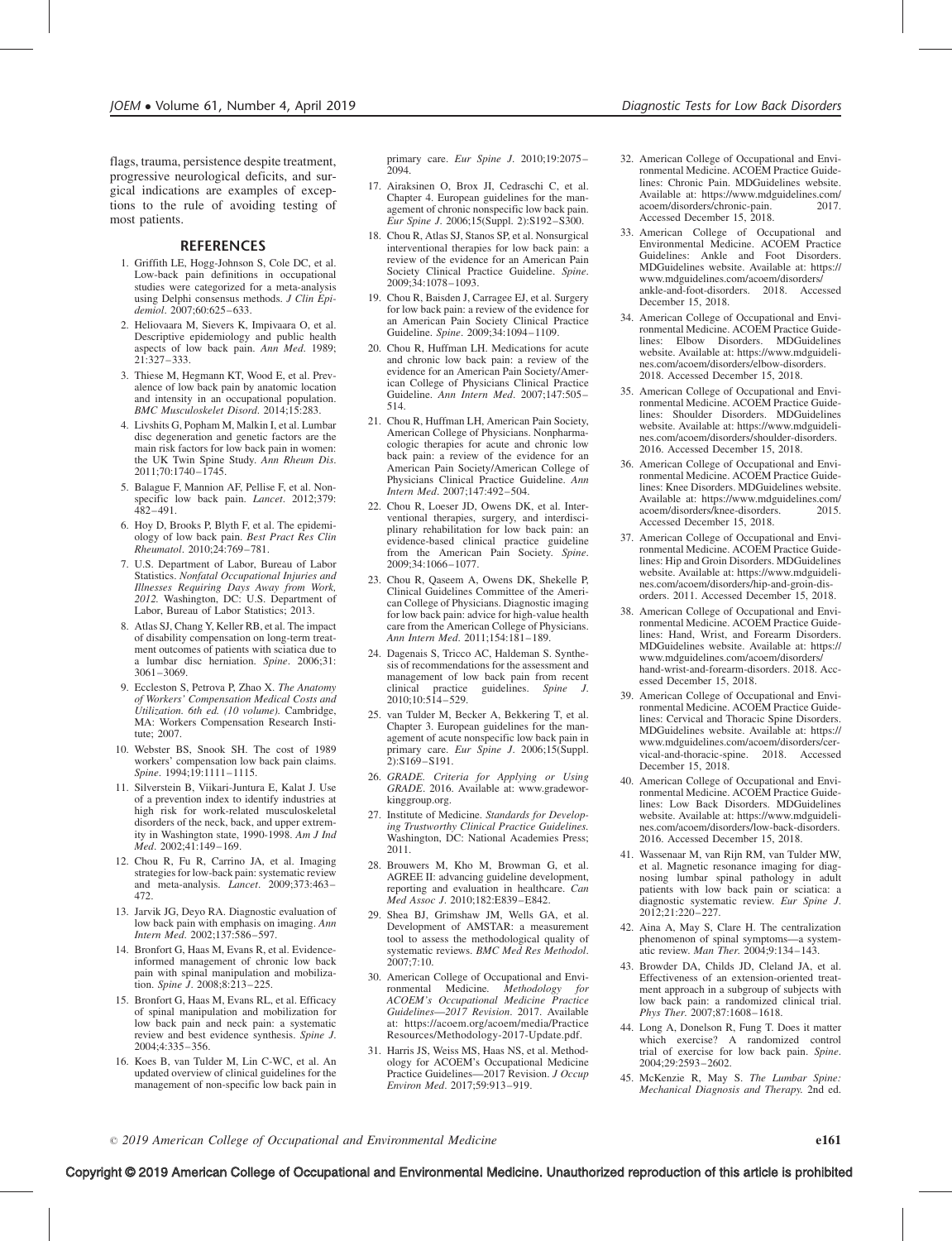Waikanae, New Zealand: Spinal Publications; 2003.

- 46. Petersen T, Larsen K, Nordsteen J, et al. The McKenzie method compared with manipulation when used adjunctive to information and advice in low back pain patients presenting with centralization or peripheralization: a randomized controlled trial. Spine. 2011; 36:1999–2010.
- 47. Werneke MW, Hart DL, Cutrone G, et al. Association between directional preference and centralization in patients with low back pain. J Orthop Sports Phys Ther. 2011;41:22– 31.
- 48. Werneke MW, Hart DL, Resnik L, et al. Centralization: prevalence and effect on treatment outcomes using a standardized operational definition and measurement method. *J Orthop* Sports Phys Ther. 2008;38:116–125.
- 49. Long A, May S, Fung T. The comparative prognostic value of directional preference and centralization: a useful tool for front-line clinicians? J Man Manip Ther. 2008;16:248– 254.
- 50. Krismer M, van Tulder M. Strategies for prevention and management of musculoskeletal conditions. Low back pain (non-specific). Best Pract Res Clin Rheumatol. 2007;21:77–91.
- 51. Thiese MS, Hegmann KT, Garg A, et al. The predictive relationship of physical activity on the incidence of low back pain in an occupational cohort. J Occup Environ Med. 2011;53:364–371.
- 52. Deyo R, Rainville J, Kent D. What can the history and physical examination tell us about low back pain? JAMA. 1992;268:760–765.
- 53. Eriksen W. Do people who were passive smok-ers during childhood have increased risk of long-term work disability? A 15-month prospective study of nurses' aides. Eur J Public Health. 2004;14:296–300.
- 54. Garg A, Boda S, Hegmann KT, et al. The NIOSH lifting equation and low-back pain, Part 1: association with low-back pain in the backworks prospective cohort study. Hum Factors. 2014;56:6–28.
- 55. Garg A, Kapellusch JM, Hegmann KT, et al. The NIOSH lifting equation and low-back pain, Part 2: association with seeking care in the backworks prospective cohort study. Hum Factors. 2014;56:44–57.
- 56. Hestbaek L, Leboeuf-Yde C, Kyvik KO. Are lifestyle-factors in adolescence predictors for adult low back pain? A cross-sectional and prospective study of young twins. BMC Musculoskelet Dis. 2006;7:27.
- 57. Hoogendoorn WE, van Poppel MN, Bongers PM, et al. Systematic review of psychosocial factors at work and private life as risk factors for back pain. Spine. 2000;25:2114–2125.
- 58. Kapellusch JM, Garg A, Boda S, et al. Association between lifting and use of medication for low back pain: results from the backworks prospective cohort study. J Occup Environ Med. 2014;56:867–877.
- 59. Linton SJ. A review of psychological risk factors in back and neck pain. Spine. 2000;25:1148–1156.
- 60. Papageorgiou AC, Croft PR, Thomas E, et al. Influence of previous pain experience on the episode incidence of low back pain: results from the South Manchester Back Pain Study. Pain. 1996;66:181–185.
- 61. Smedley J, Egger P, Cooper C, et al. Prospective cohort study of predictors of incident low back pain in nurses. Br Med J. 1997;314: 1225–1228.
- 62. Tubach F, Leclerc A, Landre MF, et al. Risk factors for sick leave due to low back pain: a prospective study. J Occup Environ Med.  $2002:44:451-458$ .
- 63. Van Nieuwenhuyse A, Crombez G, Burdorf A, et al. Physical characteristics of the back are not predictive of low back pain in healthy workers: a prospective study. BMC Musculoskelet Dis. 2009;10:2.
- 64. Van Nieuwenhuyse A, Somville PR, Crombez G, et al. The role of physical workload and pain related fear in the development of low back pain in young workers: evidence from the BelCoBack Study; results after one year of follow up. Occup Environ Med. 2006;63:45– 52.
- 65. van Poppel MN, Koes BW, van der Ploeg T, et al. Lumbar supports and education for the prevention of low back pain in industry: a randomized controlled trial. JAMA. 1998; 279:1789–1794.
- 66. Heuch I, Heuch I, Hagen K, et al. Body mass index as a risk factor for developing chronic low back pain: a follow-up in the Nord-Trondelag Health Study. Spine. 2013;38:133–139.
- 67. Karahan A, Kav S, Abbasoglu A, et al. Low back pain: prevalence and associated risk factors among hospital staff. J Adv Nurs. 2009;65:516–524.
- 68. Knox JB, Orchowski JR, Owens B. Racial differences in the incidence of acute low back pain in United States military service members. Spine. 2012;37:1688–1692.
- 69. Ozguler A, Leclerc A, Landre MF, et al. Individual and occupational determinants of low back pain according to various definitions of low back pain. J Epidemiol Community Health. 2000;54:215-220.
- 70. Frymoyer JW, Newberg A, Pope MH, et al. Spine radiographs in patients with low-back pain. An epidemiological study in men. J Bone Joint Surg Am. 1984;66:1048–1055.
- 71. Kalichman L, Guermazi A, Li L, et al. Association between age, sex, BMI and CT-evaluated spinal degeneration features. J Back Musculoskelet Rehabil. 2009;22:189–195.
- 72. Wickstrom G. Effect of work on degenerative back disease. A review. Scand J Work Environ Health. 1978;4(Suppl. 1):1–12.
- 73. Miranda H, Viikari-Juntura E, Punnett L, et al. Occupational loading, health behavior and sleep disturbance as predictors of low-back pain. Scand J Work Environ Health. 2008; 34:411–419.
- 74. Shiri R, Karppinen J, Leino-Arjas P, et al. The association between smoking and low back pain: a meta-analysis. Am J Med. 2010; 123:e7–e35.
- 75. Leino-Arjas P, Solovieva S, Kirjonen J, et al. Cardiovascular risk factors and low-back pain in a long-term follow-up of industrial employees. Scand J Work Environ Health. 2006; 32:12–19.
- 76. Cust G, Pearson JC, Mair A. The prevalence of low back pain in nurses. Intl Nursing Rev. 1972;19:169–179.
- 77. Pedersen O, Petersen R, Schack Staffeldt E. Back pain and isometric back muscle strength of workers in a Danish factory. Scand J Rehabil Med. 1975;7:125–128.
- 78. Watson KD, Papageorgiou AC, Jones GT, et al. Low back pain in schoolchildren: the role of mechanical and psychosocial factors. Arch Disease Childhood. 2003;88:12–17.
- 79. Aro S, Leino P. Overweight and musculoskeletal morbidity: a ten-year follow-up. Intl J Obesity. 1985;9:267–275.
- 80. Barton JE, Haight RO, Marsland DW, et al. Low back pain in the primary care setting. J Fam Pract. 1976;3:363–366.
- 81. Bostman OM. Body mass index and height in patients requiring surgery for lumbar intervertebral disc herniation. Spine. 1993;18:851– 854.
- 82. Bovenzi M, Zadini A. Self-reported low back symptoms in urban bus drivers exposed to whole-body vibration. Spine. 1992;17:1048– 1059.
- 83. Gyntelberg F. One year incidence of low back pain among male residents of Copenhagen aged 40–59. Danish Med Bull. 1974;21:30– 36.
- 84. Heliovaara M, Knekt P, Aromaa A. Incidence and risk factors of herniated lumbar intervertebral disc or sciatica leading to hospitalization. J Chronic Dis. 1987;40:251–258.
- 85. Karvonen MJ, Viitasalo JT, Komi PV, Nummi J, Jarvinen T. Back and leg complaints in relation to muscle strength in young men. Scand J Rehabil Med. 1980;12:53–59.
- 86. Leboeuf-Yde C. Body weight and low back pain. A systematic literature review of 56 journal articles reporting on 65 epidemiologic studies. Spine. 2000;25:226–237.
- 87. Raanaas R, Anderson D. A questionnaire survey of Norwegian taxi drivers' musculoskeletal health, and work-related risk factors. Int J Ind Ergonom. 2008;38:280–290.
- 88. Videman T, Sarna S, Battie MC, et al. The long-term effects of physical loading and exercise lifestyles on back-related symptoms, disability, and spinal pathology among men. Spine. 1995;20:699–709.
- 89. Wright D, Barrow S, Fisher AD, et al. Influence of physical, psychological and behavioural factors on consultations for back pain. Br J Rheumatol. 1995;34:156–161.
- 90. Croft PR, Rigby AS. Socioeconomic influences on back problems in the community in Britain. J Epidemiol Community Health. 1994;48:166–170.
- 91. Hershkovich O, Friedlander A, Gordon B, et al. Associations of body mass index and body height with low back pain in 829,791 adolescents. Am J Epidemiol. 2013;178:603– 609.
- 92. Shiri R, Karppinen J, Leino-Arjas P, et al. The association between obesity and low back pain: a meta-analysis. Am J Epidemiol. 2010;171:135–154.
- 93. Leino-Arjas P, Kaila-Kangas L, Solovieva S, et al. Serum lipids and low back pain: an association? A follow-up study of a working population sample. Spine. 2006;31:1032– 1037.
- 94. Battie MC, Videman T, Levalahti E, et al. Heritability of low back pain and the role of disc degeneration. Pain.  $2007;131:272-280$ .
- 95. Kalichman L, Hunter DJ. The genetics of intervertebral disc degeneration. Familial predisposition and heritability estimation. Joint Bone Spine. 2008;75:383–387.
- 96. Kalichman L, Li L, Kim DH, et al. Facet joint osteoarthritis and low back pain in the com-<br>munity-based population. Spine. population. 2008;33:2560–2565.
- 97. Chou R, Shekelle P. Will this patient develop persistent disabling low back pain? JAMA. 2010;303:1295–1302.
- 98. Elders LA, Burdorf A. Prevalence, incidence, and recurrence of low back pain in scaffolders during a 3-year follow-up study. Spine. 2004;29:E101–E106.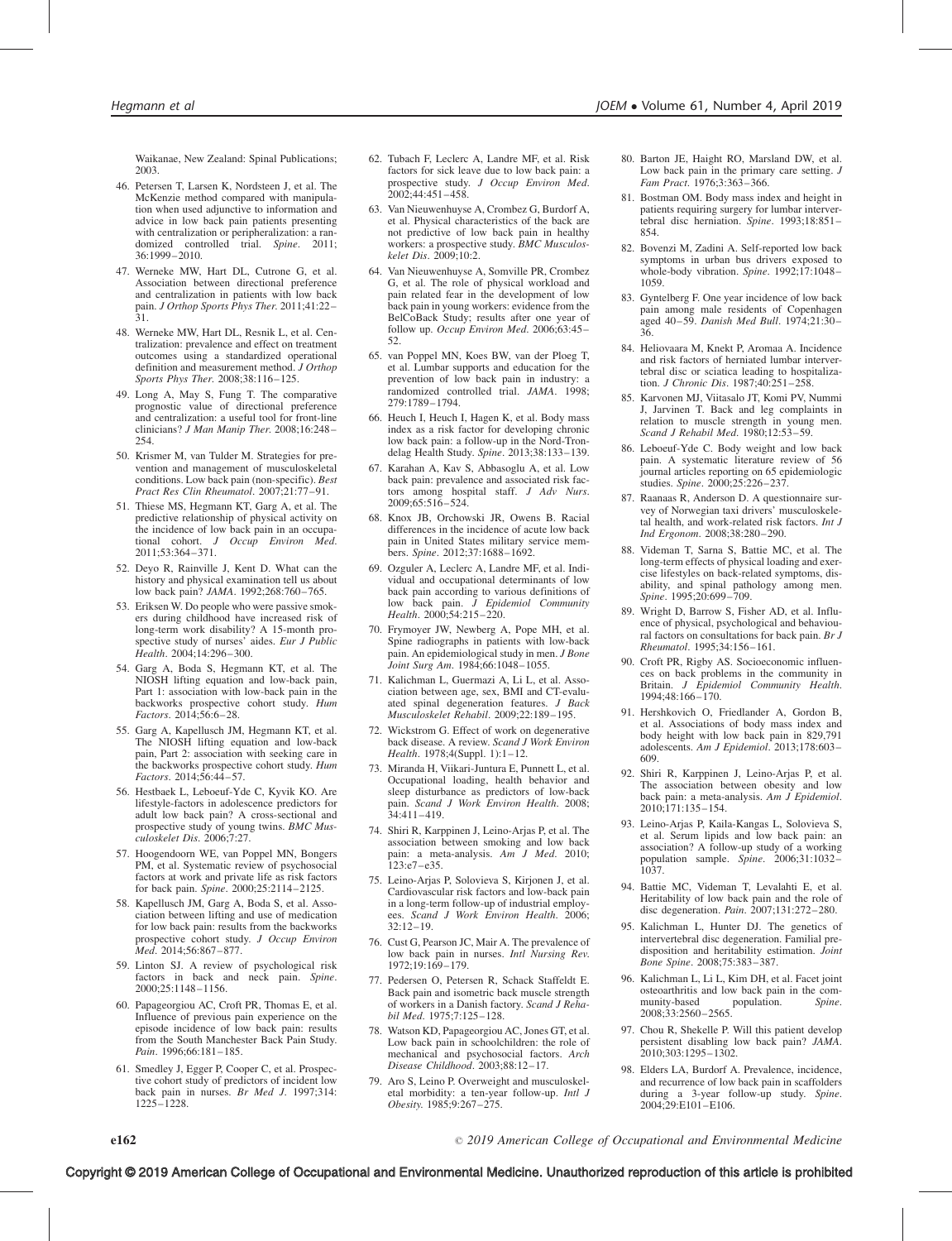- 99. Hoogendoorn WE, Bongers PM, de Vet HC, et al. Psychosocial work characteristics and psychological strain in relation to low-back pain. Scand J Work Environ Health. 2001;27:258–267.
- 100. Verbunt JA, Smeets RJ, Wittink HM. Cause or effect? Deconditioning and chronic low back pain. Pain. 2010;149:428–430.
- 101. van Oostrom SH, Monique Verschuren WM, de Vet HC, et al. Ten year course of low back pain in an adult population-based cohort—the Doetinchem Cohort Study. Eur J Pain. 2011;15:993–998.
- 102. Heneweer H, Vanhees L, Picavet HS. Physical activity and low back pain: a U-shaped relation? Pain. 2009;143:21–25.
- 103. Bergenudd H, Nilsson B, Uden A, et al. Bone mineral content, gender, body posture, and build in relation to back pain in middle age. Spine. 1989;14:577–579.
- 104. Biering-Sorensen F. Physical measurements as risk indicators for low-back trouble over a oneyear period. Spine. 1984;9:106–109.
- 105. Bigos SJ, Spengler DM, Martin NA, et al. Back injuries in industry: a retrospective study. II. Injury factors. Spine. 1986;11:246-251.
- 106. Chaffin DB, Park KS. A longitudinal study of low-back pain as associated with occupational weight lifting factors. Am Ind Hyg Assoc J. 1973;34:513–525.
- 107. Dehlin O, Hedenrud B, Horal J. Back symptoms in nursing aides in a geriatric hospital. An interview study with special reference to the incidence of low-back symptoms. Scand J Rehabil Med. 1976;8:47–53.
- 108. Harkness EF, Macfarlane GJ, Nahit ES. Risk factors for new-onset low back pain amongst cohorts of newly employed workers. Rheumatol (Oxford). 2003;42:959–968.
- 109. Wai EK, Roffey DM, Bishop P, et al. Causal assessment of occupational lifting and low back pain: results of a systematic review. Spine J. 2010;10:554–566.
- 110. Waters TR, Putz-Anderson V, Garg A, et al. Revised NIOSH equation for the design and evaluation of manual lifting tasks. Ergonomics. 1993;36:749–776.
- 111. Wai EK, Roffey DM, Bishop P, et al. Causal assessment of occupational bending or twisting and low back pain: results of a systematic review. Spine J. 2010;10:76–88.
- 112. Roffey DM, Wai EK, Bishop P, et al. Causal assessment of occupational standing or walking and low back pain: results of a systematic review. Spine J. 2010;10:262–272.
- 113. Roffey DM, Wai EK, Bishop P, et al. Causal assessment of occupational pushing or pulling and low back pain: results of a systematic review. Spine J. 2010;10:544–553.
- 114. Bible JE, Choemprayong S, O'Neill KR, et al. Whole-body vibration: is there a causal relationship to specific imaging findings of the spine? Spine. 2012;37:E1348–E1355.
- 115. Roffey DM, Wai EK, Bishop P, et al. Causal assessment of occupational sitting and low back pain: results of a systematic review. Spine J. 2010;10:252–261.
- 116. Waters T, Genaidy A, Barriera Viruet H, et al. The impact of operating heavy equipment vehicles on lower back disorders. Ergonomics. 2008;51:602–636.
- 117. Garg A, Hegmann KT, Moore JS, et al. Study protocol title: a prospective cohort study of low back pain.  $B\overline{MC}$  Musculoskelet Dis. 2013;14:84.
- 118. Engst C, Chhokar R, Miller A, et al. Effectiveness of overhead lifting devices in reducing the risk of injury to care staff in extended care facilities. Ergonomics. 2005; 48:187–199.
- 119. Garg A, Owen B. Reducing back stress to nursing personnel: an ergonomic intervention in a nursing home. Ergonomics. 1992; 35:1353–1375.
- 120. Garg A, Owen B, Carlson B. An ergonomic evaluation of nursing assistants' job in a nursing home. Ergonomics. 1992;35:979–995.
- 121. Hegmann K, Garg A. Ergonomic issues in medical centers. In: McCunney R, editor. Medical Center Occupational Health and Safety. Philadelphia, PA: Lippincott Williams & Wilkins; 1999.
- 122. Owen BD, Garg A. Reducing risk for back pain in nursing personnel. AAOHN J. 1991;39:24–33.
- 123. Owen BD, Garg A. Reducing back stress through an ergonomic approach: weighing a patient. *Intl J Nurs Stud.* 1994;31:511-519.
- 124. Bigos SJ, Holland J, Holland C, et al. Highquality controlled trials on preventing episodes of back problems: systematic literature review in working-age adults. Spine J. 2009;9:147– 168.
- 125. Martimo KP, Verbeek J, Karppinen J, et al. Manual material handling advice and assistive devices for preventing and treating back pain in workers. Cochrane Database Systematic Rev. 2007;CD005958.
- 126. Hadler N. Occupational Muscoluskeletal Disorders. Baltimore, MD: Lippincott, Williams,  $&$  Wilkins: 2005.
- 127. Waddell G. The Back Pain Revolution. Edinburgh, Scotland: Churchill Livingstone; 2004.
- 128. Bigos SJ, Battie MC, Spengler DM, et al. A longitudinal, prospective study of industrial back injury reporting. Clin Orthop Relat Res. 1992;279:21–34.
- 129. Williams RA, Pruitt SD, Doctor JN, et al. The contribution of job satisfaction to the transition from acute to chronic low back pain. Arch Phys Med Rehabil. 1998;79:366–374.
- 130. Currie SR, Wang J. More data on major depression as an antecedent risk factor for first onset of chronic back pain. Psychol Med. 2005;35:1275–1282.
- 131. Coudeyre E, Rannou F, Tubach F, et al. General practitioners' fear-avoidance beliefs influence their management of patients with low back pain. Pain. 2006;124:330–337.
- 132. Linton SJ, Vlaeyen J, Ostelo R. The back pain beliefs of health care providers: are we fear-<br>avoidant? *J Occup Rehabil.* 2002;12:223-232.
- 133. Endean A, Palmer KT, Coggon D. Potential of magnetic resonance imaging findings to refine case definition for mechanical low back pain in epidemiological studies: a systematic review. Spine. 2011;36:160–169.
- 134. Stadnik TW, Lee RR, Coen HL, et al. Annular tears and disk herniation: prevalence and contrast enhancement on MR images in the absence of low back pain or sciatica. Radiology. 1998;206:49–55.
- 135. Eyring EJ. The biochemistry and physiology of the intervertebral disk. Clin Orthop Relat Res. 1969;67:16–28.
- 136. Battie MC, Videman T, Kaprio J, et al. The Twin Spine Study: contributions to a changing view of disc degeneration. Spine J. 2009; 9:47–59.
- 137. Karppinen J, Solovieva S, Luoma K, et al. Modic changes and interleukin 1 gene locus polymorphisms in occupational cohort of middle-aged men. Eur Spine J. 2009;18:1963– 1970.
- 138. Matsui H, Kanamori M, Ishihara H, et al. Familial predisposition for lumbar degenerative disc disease. A case-control study. Spine. 1998;23:1029–1034.
- 139. Sokoloff L. The Biology of Degenerative Joint Disease. Chicago, IL: University of Chicago Press; 1969.
- 140. Calmels P, Queneau P, Hamonet C, et al. Effectiveness of a lumbar belt in subacute low back pain: an open, multicentric, and randomized clinical study. Spine. 2009;  $34.215 - 220$
- 141. Dai F, Belfer I, Schwartz CE, et al. Association of catechol-O-methyltransferase genetic variants with outcome in patients undergoing surgical treatment for lumbar degenerative disc disease. Spine J. 2010;10:949–957.
- 142. Caplan PS, Freedman LM, Connelly TP. Degenerative joint disease of the lumbar spine in coal miners: a clinical and x-ray study. Arthritis Rheum. 1966;9:693–702.
- 143. Lawrence J, Aitken-Swan J. Rheumatism in miners: Part 1. Rheumatic complaints. Br J Ind Med. 1952;9:1–12.
- 144. Schmorl G, Junghanns H. The Human Spine in Health and Disease. New York, NY: Grune and Stratton; 1971.
- 145. Lawrence J, de Graaff R, Laine A. Degenerative joint disease in random samples and occupational groups. In: Jeffrey M, Ball J, editors. The Epidemiology of Chronic Rheumatism. Oxford, England: Blackwell; 1963. p. 98–119.
- 146. Battie MC, Videman T. Lumbar disc degeneration: epidemiology and genetics. J Bone Joint Surg Am. 2006;88(Suppl. 2):3–9.
- 147. Patel AA, Spiker WR, Daubs M, et al. Evidence for an inherited predisposition to lumbar disc disease. J Bone Joint Surg Am. 2011; 93:225–229.
- 148. Boden SD, McCowin PR, Davis DO, et al. Abnormal magnetic-resonance scans of the cervical spine in asymptomatic subjects. A prospective investigation. J Bone Joint Surg Am. 1990;72:1178–1184.
- 149. Boden SD, Sumner DR. Biologic factors affecting spinal fusion and bone regeneration. Spine. 1995;20:102–112.
- 150. Carragee E, Alamin T, Cheng I, et al. Are firsttime episodes of serious LBP associated with new MRI findings? Spine J. 2006;6:624–635.
- 151. Chung CB, Vande Berg BC, Tavernier T, et al. End plate marrow changes in the asymptomatic lumbosacral spine: frequency, distribution and correlation with age and degenerative changes. Skeletal Radiol. 2004;33:399–404.
- 152. Haig AJ, Tong HC, Yamakawa KS, et al. Predictors of pain and function in persons with spinal stenosis, low back pain, and no back pain. Spine. 2006;31:2950–2957.
- 153. Haig AJ, Tong HC, Yamakawa KS, et al. Spinal stenosis, back pain, or no symptoms at all? A masked study comparing radiologic and electrodiagnostic diagnoses to the clinical impression. Arch Phys Med Rehabil. 2006; 87:897–903.
- 154. Healy JF, Healy BB, Wong WH, et al. Cervical and lumbar MRI in asymptomatic older male lifelong athletes: frequency of degenerative findings. J Comput Assist Tomogr. 1996;  $20:107 - 112.$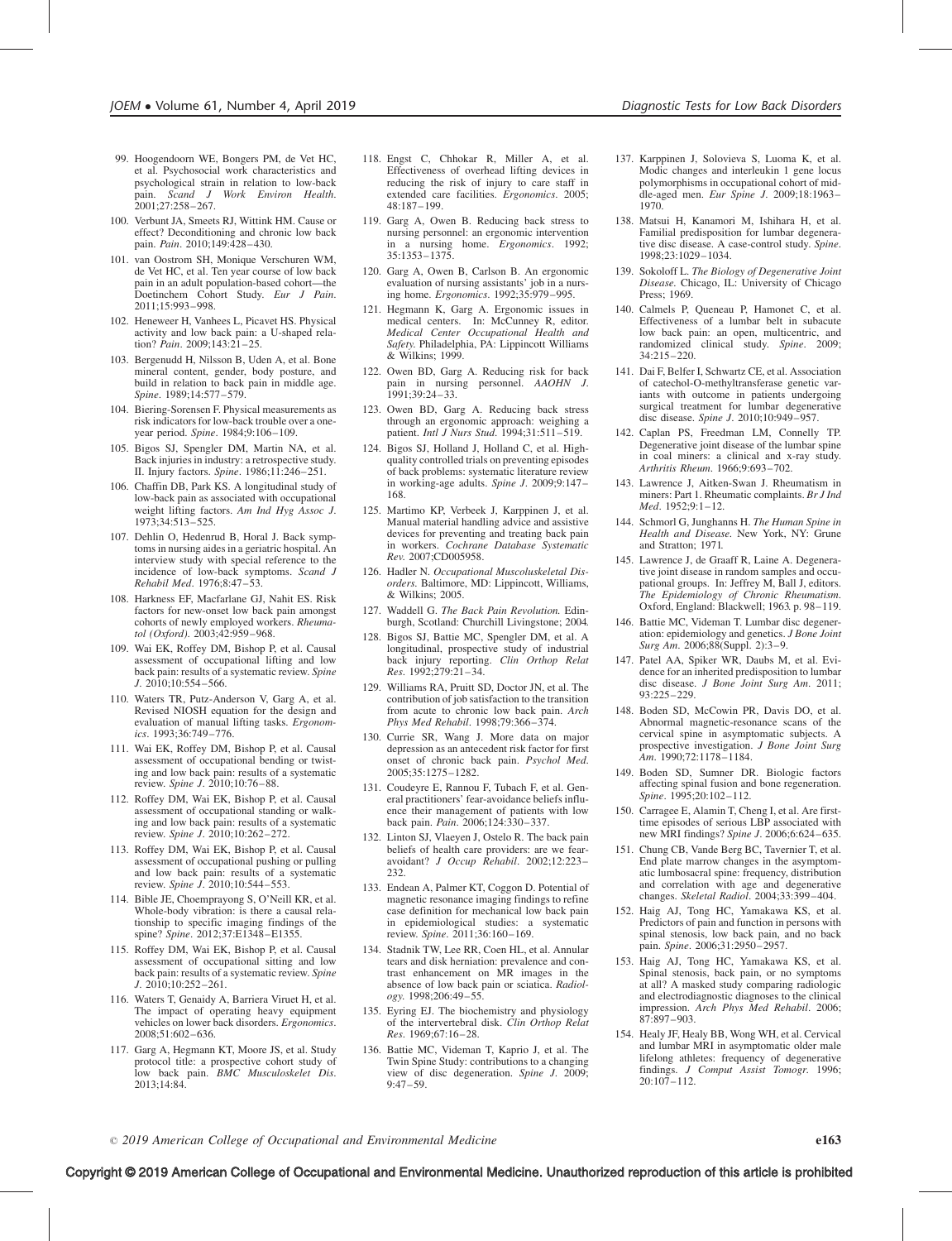- 155. Jarvik JJ, Hollingworth W, Heagerty P, et al. The Longitudinal Assessment of Imaging and Disability of the Back (LAIDBack) Study: baseline data. Spine. 2001;26:1158– 1166.
- 156. Jensen MC, Brant-Zawadzki MN, Obuchowski N, et al. Magnetic resonance imaging of the lumbar spine in people without back pain. N Engl J Med. 1994;331:69–73.
- 157. Kjaer P, Leboeuf-Yde C, Sorensen JS, et al. An epidemiologic study of MRI and low back pain in 13-year-old children. Spine. 2005;30:798– 806.
- 158. Mikhael MA, Ciric IS, Kudrna JC, et al. Recognition of lumbar disc disease with magnetic resonance imaging. Comput Radiol. 1985;  $9.213 - 222$
- 159. Parkkola R, Rytokoski U, Kormano M. Magnetic resonance imaging of the discs and trunk muscles in patients with chronic low back pain<br>and healthy control subjects. Spine. and healthy control subjects. 1993;18:830–836.
- 160. Salminen JJ, Erkintalo MO, Pentti J, et al. Recurrent low back pain and early disc degeneration in the young. Spine. 1999;24:1316-1321.
- 161. Savage RA, Whitehouse GH, Roberts N. The relationship between the magnetic resonance imaging appearance of the lumbar spine and low back pain, age and occupation in males. Eur Spine J. 1997;6:106–114.
- 162. Schelhas K, Smith MD, Gudry CR, et al. Cervical discogenic pain. Prospective correlation of magnetic resonance imaging and discography in asymptomatic subjects and pain sufferers. Spine. 1996;21:300–312.
- 163. Tong HC, Haig AJ, Yamakawa KS, et al. Specificity of needle electromyography for lumbar radiculopathy and plexopathy in 55 to 79-year-old asymptomatic subjects. Am J Phys Med Rehabil. 2006;85:908–912.
- 164. Visuri T, Ulaska J, Eskelin M, et al. Narrowing of lumbar spinal canal predicts chronic low back pain more accurately than intervertebral disc degeneration: a magnetic resonance imaging study in young Finnish male conscripts. Mil Med. 2005;170:926–930.
- 165. Weinreb JC, Wolbarsht LB, Cohen JM, et al. Prevalence of lumbosacral intervertebral disk abnormalities on MR images in pregnant and asymptomatic nonpregnant women. Radiol- $\log y$ . 1989;170:125–128.
- 166. Weishaupt D, Zanetti M, Hodler J, et al. MR imaging of the lumbar spine: prevalence of intervertebral disk extrusion and sequestration. nerve root compression, end plate abnormalities, and osteoarthritis of the facet joints in asymptomatic volunteers. Radiology. 1998; 209:661–666.
- 167. Abdel-Moty E, Fishbain DA, Khalil TM, et al. Functional capacity and residual functional capacity and their utility in measuring work capacity. Clin J Pain. 1993;9:168-173.
- 168. Chan G, Tan V, Koh D. Ageing and fitness to work. Occup Med. 2000;50:483–491.
- 169. Gouttebarge V, Wind H, Kuijer PP, et al. Reliability and validity of functional capacity evaluation methods: a systematic review with reference to Blankenship system, Ergos work simulator, Ergo-Kit and Isernhagen work system. Intl Arch Occup Environ Health. 2004;77:527–537.
- 170. Gross DP, Battie MC. Functional capacity evaluation performance does not predict sustained return to work in claimants with chronic back pain. J Occup Rehabil. 2005;15:285– 294.
- 171. Gross DP, Battie MC, Asante A. Development and validation of a short-form functional capacity evaluation for use in claimants with low back disorders. J Occup Rehabil. 2006;16:53–62.
- 172. Ilmarinen J, Tuomi K, Eskelinen L, et al. Background and objectives of the Finnish research project on aging workers in municipal occupations. Scand J Work Environ Health. 1991;17(Suppl. 1):7–11.
- 173. Jones T, Kumar S. Functional capacity evaluation of manual materials handlers: a review. Disabil Rehabil. 2003;25:179–191.
- 174. Kaplan GM, Wurtele SK, Gillis D. Maximal effort during functional capacity evaluations: an examination of psychological factors. Arch Phys Med Rehabil. 1996;77:161–164.
- 175. King PM, Tuckwell N, Barrett TE. A critical review of functional capacity evaluations. Phys Ther. 1998;78:852–866.
- 176. Kuijer PP, Gouttebarge V, Brouwer S, et al. Are performance-based measures predictive of work participation in patients with musculoskeletal disorders? A systematic review. Intl Arch Occup Environ Health. 2012;85:109– 123.
- 177. Mahmud N, Schonstein E, Schaafsma F, et al. Functional capacity evaluations for the prevention of occupational re-injuries in injured workers. Cochrane Database Syst Rev. 2010;CD007290.
- 178. Marfeo EE, Haley SM, Jette AM, et al. Conceptual foundation for measures of physical function and behavioral health function for Social Security work disability evaluation. Arch Phys Med Rehabil. 2013;94:1645–  $1652e2$
- 179. Mayer TG, Gatchel RJ, Mayer H, et al. A prospective two-year study of functional restoration in industrial low back injury. An objective assessment procedure. JAMA. 1987;258:1763–1767.
- 180. McFadden S, MacDonald A, Fogarty A, et al. Vocational assessment: a review of the literature from an occupation-based perspective. Scand J Occup Ther. 2010;17:43–48.
- 181. Oesch P, Meyer K, Bachmann S, et al. Comparison of two methods for interpreting lifting performance during functional capacity evaluation. *Phys Ther.* 2012;92:1130-1140.
- 182. Reneman MF, Kool J, Oesch P, et al. Material handling performance of patients with chronic low back pain during functional capacity evaluation: a comparison between three countries. Disabil Rehabil. 2006;28:1143–1149.
- 183. Spanjer J, Groothoff JW, Brouwer S. Instruments used to assess functional limitations in workers applying for disability benefit: a systematic review. Disabil Rehabil. 2011;33: 2143–2150.
- 184. Tramposh AK. The functional capacity evaluation: measuring maximal work abilities. Occup Med. 1992;7:113–124.
- 185. Tuomi K, Ilmarinen J, Martikainen R, et al. Aging, work, life-style and work ability among Finnish municipal workers in 1981- 1992. Scand J Work Environment Health. 1997;23(Suppl 1):58–65.
- 186. van Abbema R, Lakke SE, Reneman MF, et al. Factors associated with functional capacity test results in patients with non-specific chronic low back pain: a systematic review. J Occup Rehabil. 2011;21:455–473.
- 187. Wind H, Gouttebarge V, Kuijer PP, et al. Effect of Functional Capacity Evaluation information on the judgment of physicians about physical work ability in the context of disability claims.

Intl Arch Occup Environ Health. 2009; 82:1087–1096.

- 188. Gibson L, Strong J. Safety issues in functional capacity evaluation: findings from a trial of a new approach for evaluating clients with chronic back pain. J Occup Rehabil. 2005;15:237–251.
- 189. Gibson L, Strong J, Wallace A. Functional capacity evaluation as a performance measure: evidence for a new approach for clients with chronic back pain. Clin J Pain. 2005;21:207-215.
- 190. Spanjer J, Krol B, Brouwer S, et al. Reliability and validity of the Disability Assessment Structured Interview (DASI): a tool for assessing functional limitations in claimants. J Occup Rehabil. 2010;20:33–40.
- 191. Gross DP, Asante AK, Miciak M, et al. A cluster randomized clinical trial comparing functional capacity evaluation and functional interviewing as components of occupational rehabilitation programs. J Occup Rehabil. 2014;24:617–630.
- 192. Lemstra M, Olszynski WP, Enright W. The sensitivity and specificity of functional capacity evaluations in determining maximal effort: a randomized trial. Spine. 2004;29:953-959.
- 193. Oesch PR, Kool JP, Bachmann S, et al. The influence of a Functional Capacity Evaluation on fitness for work certificates in patients with non-specific chronic low back pain. Work. 2006;26:259–271.
- 194. Brouwer S, Reneman MF, Dijkstra PU, et al. Test-retest reliability of the Isernhagen Work Systems Functional Capacity Evaluation in patients with chronic low back pain. J Occup Rehabil. 2003;13:207–218.
- 195. Cheng AS, Cheng SW. The predictive validity of job-specific functional capacity evaluation on the employment status of patients with nonspecific low back pain. J Occup Environ Med. 2010;52:719–724.
- 196. Brouwer S, Dijkstra PU, Stewart RE, et al. Comparing self-report, clinical examination and functional testing in the assessment of work-related limitations in patients with chronic low back pain. Disabil Rehabil. 2005;27:999–1005.
- 197. Gross DP, Battie MC. Construct validity of a kinesiophysical functional capacity evaluation administered within a worker's compensation environment. J Occup Rehabil. 2003;13:287– 295.
- 198. Reneman MF, Jaegers SM, Westmaas M, et al. The reliability of determining effort level of lifting and carrying in a functional capacity evaluation. Work. 2002;18:23–27.
- 199. Reneman MF, Schiphorts Preuper HR, Kleen M, et al. Are pain intensity and pain related fear related to functional capacity evaluation performances of patients with chronic low back pain? J Occup Rehabil. 2007;17:247– 258
- 200. Schiphorst Preuper HR, Reneman MF, Boonstra AM, et al. Relationship between psychological factors and performance-based and self-reported disability in chronic low back pain. Eur Spine J. 2008;17:1448–1456.
- 201. Smeets RJ, van Geel AC, Kester AD, et al. Physical capacity tasks in chronic low back pain: what is the contributing role of cardiovascular capacity, pain and psychological factors? Disabil Rehabil. 2007;29:577–586.
- 202. Eriksen J, Sjogren P, Bruera E, et al. Critical issues on opioids in chronic non-cancer pain: an epidemiological study. Pain. 2006;125: 172–179.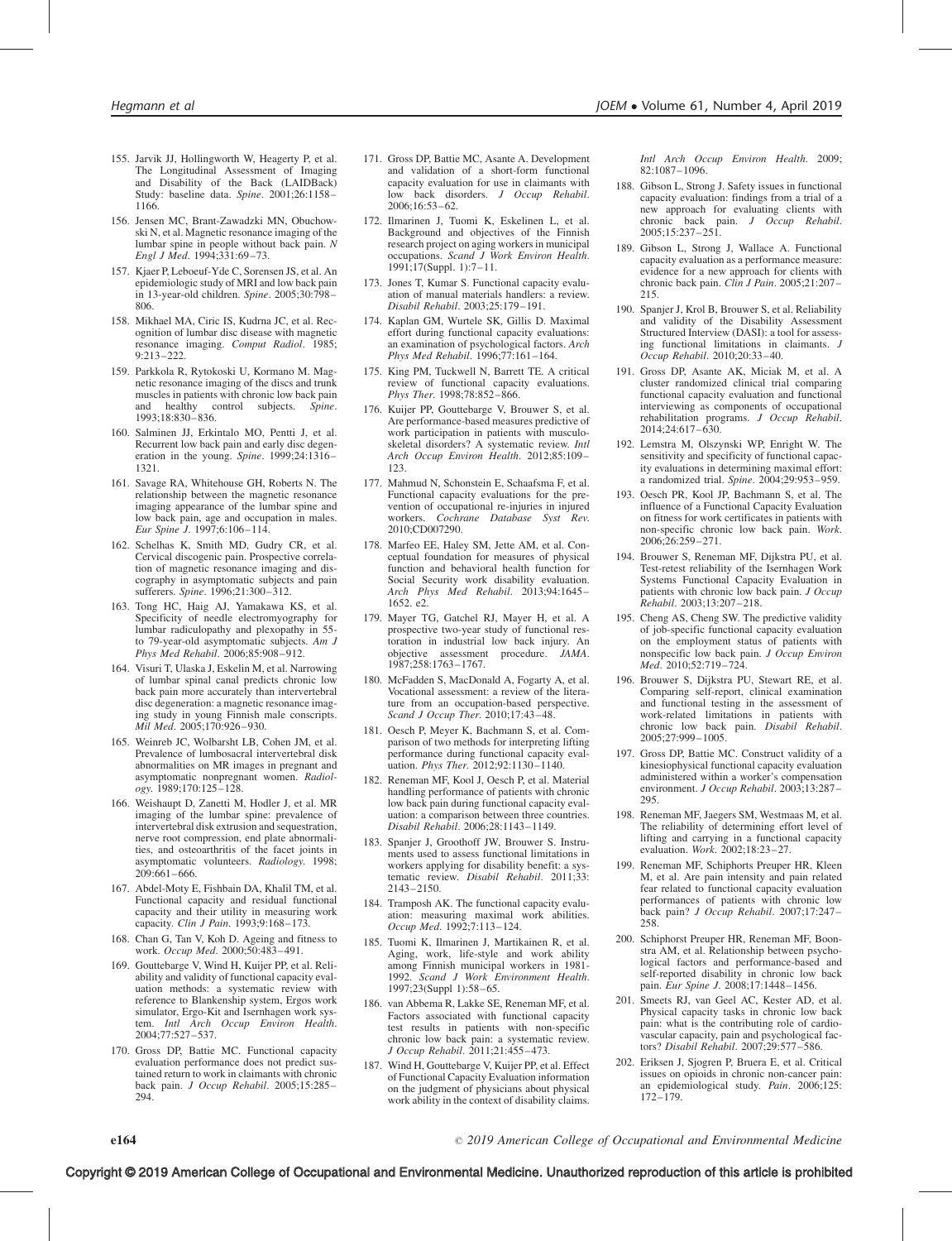- 203. Gross DP, Battie MC. The prognostic value of functional capacity evaluation in patients with chronic low back pain: part 2: sustained recovery. Spine. 2004;29:920–924.
- 204. Gross DP, Battie MC, Cassidy JD. The prognostic value of functional capacity evaluation in patients with chronic low back pain: part 1: timely return to work. Spine. 2004;29:914-919.
- 205. Hall H, McIntosh G, Melles T, et al. Effect of discharge recommendations on outcome. Spine. 1994;19:2033–2037.
- 206. Rubinstein SM, van Tulder M. A best-evidence review of diagnostic procedures for neck and low-back pain. Best Pract Res Clin Rheumatol. 2008;22:471–482.
- 207. Djais N, Kalim H. The role of lumbar spine radiography in the outcomes of patients with simple acute low back pain. APLAR J Rheumatol. 2005;8:45–50.
- 208. Jarvik JG, Hollingworth W, Martin B, et al. Rapid magnetic resonance imaging vs radiographs for patients with low back pain: a randomized controlled trial. JAMA. 2003; 289:2810–2818.
- 209. Kendrick D, Fielding K, Bentley E, et al. Radiography of the lumbar spine in primary care patients with low back pain: randomised controlled trial. Br Med J. 2001;322:400–405.
- 210. Kerry S, Hilton S, Dundas D, et al. Radiography for low back pain: a randomised con-trolled trial and observational study in primary care. Br J Gen Pract. 2002;52:469-474.
- 211. Chou R, Deyo RA, Jarvik JG. Appropriate use of lumbar imaging for evaluation of low back pain. Radiol Clin North Am. 2012;50:569-585.
- 212. Deyo RA, Mirza SK, Heagerty PJ, et al. A prospective cohort study of surgical treatment for back pain with degenerated discs; study protocol. BMC Musculoskelet Disord. 2005;  $6.24.$
- 213. Aota Y, Niwa T, Yoshikawa K, et al. Magnetic resonance imaging and magnetic resonance myelography in the presurgical diagnosis of lumbar foraminal stenosis. Spine. 2007; 32:896–903.
- 214. Bischoff RJ, Rodriguez RP, Gupta K, et al. A comparison of computed tomography-myelography, magnetic resonance imaging, and myelography in the diagnosis of herniated nucleus pulposus and spinal stenosis. J Spinal Disord. 1993;6:289–295.
- 215. Boos N, Rieder R, Schade V, et al. 1995 Volvo Award in clinical sciences. The diagnostic accuracy of magnetic resonance imaging, work perception, and psychosocial factors in identifying symptomatic disc herniations. Spine. 1995;20:2613–2625.
- 216. Chawalparit O, Churojana A, Chiewvit P, et al. The limited protocol MRI in diagnosis of lumbar disc herniation. J Med Assoc Thai. 2006;89:182–189.
- 217. Lei D, Rege A, Koti M, et al. Painful disc lesion: can modern biplanar magnetic resonance imaging replace discography? J Spinal Disord Tech. 2008;21:430–435.
- 218. Pui MH, Husen YA. Value of magnetic resonance myelography in the diagnosis of disc herniation and spinal stenosis. Australas Radiol. 2000;44:281–284.
- 219. Suri P, Hunter DJ, Katz JN, et al. Bias in the physical examination of patients with lumbar radiculopathy. BMC Musculoskelet Disord. 2010;11:275.
- 220. Karppinen J, Malmivaara A, Tervonen O, et al. Severity of symptoms and signs in relation to magnetic resonance imaging findings among sciatic patients. Spine. 2001;26:E149-E154.
- 221. Schenk P, Laubli T, Hodler J, et al. Magnetic resonance imaging of the lumbar spine: findings in female subjects from administrative and nursing professions. Spine. 2006;31: 2701–2706.
- 222. Beattie PF, Meyers SP, Stratford P, et al. Associations between patient report of symptoms and anatomic impairment visible on lumbar magnetic resonance imaging. Spine. 2000;25:819–828.
- 223. Boos N, Semmer N, Elfering A, et al. Natural history of individuals with asymptomatic disc abnormalities in magnetic resonance imaging: predictors of low back pain-related medical consultation and work incapacity. Spine. 2000;25:1484–1492.
- 224. Borenstein DG. Epidemiology, etiology, diagnostic evaluation, and treatment of low back pain. Curr Opin Rheumatol. 2001;13:128– 134.
- 225. Carragee EJ, Alamin TF, Miller JL, et al. Discographic, MRI and psychosocial determinants of low back pain disability and remis-<br>sion: a prospective study in subjects with sion: a prospective study in subjects with<br>benign persistent back pain. Spine J.<br>2005;5:24–35.
- 226. Carrino JA, Lurie JD, Tosteson AN, et al. Lumbar spine: reliability of MR imaging findings. Radiology. 2009;250:161–170.
- 227. Elfering A, Semmer N, Birkhofer D, et al. Risk factors for lumbar disc degeneration: a 5-year prospective MRI study in asymptomatic indi-viduals. Spine. 2002;27:125–134.
- 228. Hanly JG, Mitchell MJ, Barnes DC, et al. Early recognition of sacroiliitis by magnetic resonance imaging and single photon emission computed tomography. J Rheumatol. 1994; 21:2088–2095.
- 229. Hu ZJ, He J, Zhao FD, et al. An assessment of the intra- and inter-reliability of the lumbar paraspinal muscle parameters using CT scan and magnetic resonance imaging. Spine. 2011;36:E868–E874.
- 230. Jarvik JG, Hollingworth W, Heagerty PJ, et al. Three-year incidence of low back pain in an initially asymptomatic cohort: clinical and imaging risk factors. Spine. 2005;30:1541– 1548. discussion 1549.
- 231. Jarvik JG, Maravilla KR, Haynor DR, et al. Rapid MR imaging versus plain radiography in patients with low back pain: initial results of a randomized study. Radiology. 1997;204:447– 454.
- 232. Jia LS, Shi ZR. MRI and myelography in the diagnosis of lumbar canal stenosis and disc herniation. A comparative study. Chinese Med  $J$  1991;104:303-306
- 233. Modic MT, Obuchowski NA, Ross JS, et al. Acute low back pain and radiculopathy: MR imaging findings and their prognostic role and effect on outcome. Radiology. 2005;237:597– 604.
- 234. O'Neill C, Kurgansky M, Kaiser J, et al. Accuracy of MRI for diagnosis of discogenic pain. Pain Physician. 2008;11:311–326.
- 235. Siddiqui AH, Rafique MZ, Ahmad MN, et al. Role of magnetic resonance imaging in lumbar spondylosis. J Coll Physicians Surg Pak. 2005;15:396–399.
- 236. Suri P, Boyko EJ, Goldberg J, et al. Longitudinal associations between incident lumbar spine MRI findings and chronic low back pain or radicular symptoms: retrospective analysis

of data from the longitudinal assessment of imaging and disability of the back (LAID-BACK). BMC Musculoskelet Disord. 2014; 15:152.

- 237. Videman T, Battie MC, Gibbons LE, et al. Associations between back pain history and lumbar MRI findings. Spine. 2003;28:582– 588.
- 238. Ash LM, Modic MT, Obuchowski NA, et al. Effects of diagnostic information, per se, on patient outcomes in acute radiculopathy and low back pain. Am J Neuroradiol. 2008; 29:1098–1103.
- 239. Barz T, Melloh M, Staub LP, et al. Nerve root sedimentation sign: evaluation of a new radiological sign in lumbar spinal stenosis. Spine. 2010;35:892–897.
- 240. Kleinstuck F, Dvorak J, Mannion AF. Are ''structural abnormalities'' on magnetic resonance imaging a contraindication to the successful conservative treatment of chronic nonspecific low back pain? Spine. 2006; 31:2250–2257.
- 241. Lee JH, Lee SH. Physical examination, magnetic resonance image, and electrodiagnostic study in patients with lumbosacral disc herniation or spinal stenosis. J Rehabil Med. 2012;44:845–850.
- 242. Li AL, Yen D. Effect of increased MRI and CT scan utilization on clinical decision-making in patients referred to a surgical clinic for back pain. Can J Surg. 2011;54:128–132.
- 243. Lurie JD, Tosteson AN, Tosteson TD, et al. Reliability of magnetic resonance imaging readings for lumbar disc herniation in the Spine Patient Outcomes Research Trial (SPORT). Spine. 2008;33:991–998.
- 244. Modic MT, Masaryk T, Boumphrey F, et al. Lumbar herniated disk disease and canal stenosis: prospective evaluation by surface coil MR, CT, and myelography. Am J Roentgenol. 1986;147:757–765.
- 245. Yan L, Li J, Zhao W, et al. The study of epidurography and multispiral CT scanning examinations in the diagnosis of lumbar nerve root canal stenosis. Orthopedics. 2010;33:732.
- 246. Mayerhoefer ME, Stelzeneder D, Bachbauer W, et al. Quantitative analysis of lumbar intervertebral disc abnormalities at 3.0 Tesla: value of T(2) texture features and geometric parameters. NMR Biomed. 2012;25:866–872.
- 247. van Rijn RM, Wassenaar M, Verhagen AP, et al. Computed tomography for the diagnosis of lumbar spinal pathology in adult patients with low back pain or sciatica: a diagnostic systematic review. Eur Spine J. 2012;21:228-239.
- 248. French SD, Green S, Buchbinder R, et al. Interventions for improving the appropriate use of imaging in people with musculoskeletal conditions. Cochrane Database Syst Rev. 2010;1:CD006094.
- 249. Boden SD. The use of radiographic imaging studies in the evaluation of patients who have degenerative disorders of the lumbar spine. J Bone Joint Surg Am. 1996;78:114–124.
- 250. Ren XS, Selim AJ, Fincke G, et al. Assessment of functional status, low back disability, and use of diagnostic imaging in patients with low back pain and radiating leg pain. J Clin Epidemiol. 1999;52:1063–1071.
- 251. Saal JS. General principles of diagnostic testing as related to painful lumbar spine disorders: a critical appraisal of current diagnostic techniques. Spine. 2002;27:2538–2545.
- 252. Iversen T, Solberg TK, Romner B, et al. Accuracy of physical examination for chronic

# Copyright © 2019 American College of Occupational and Environmental Medicine. Unauthorized reproduction of this article is prohibited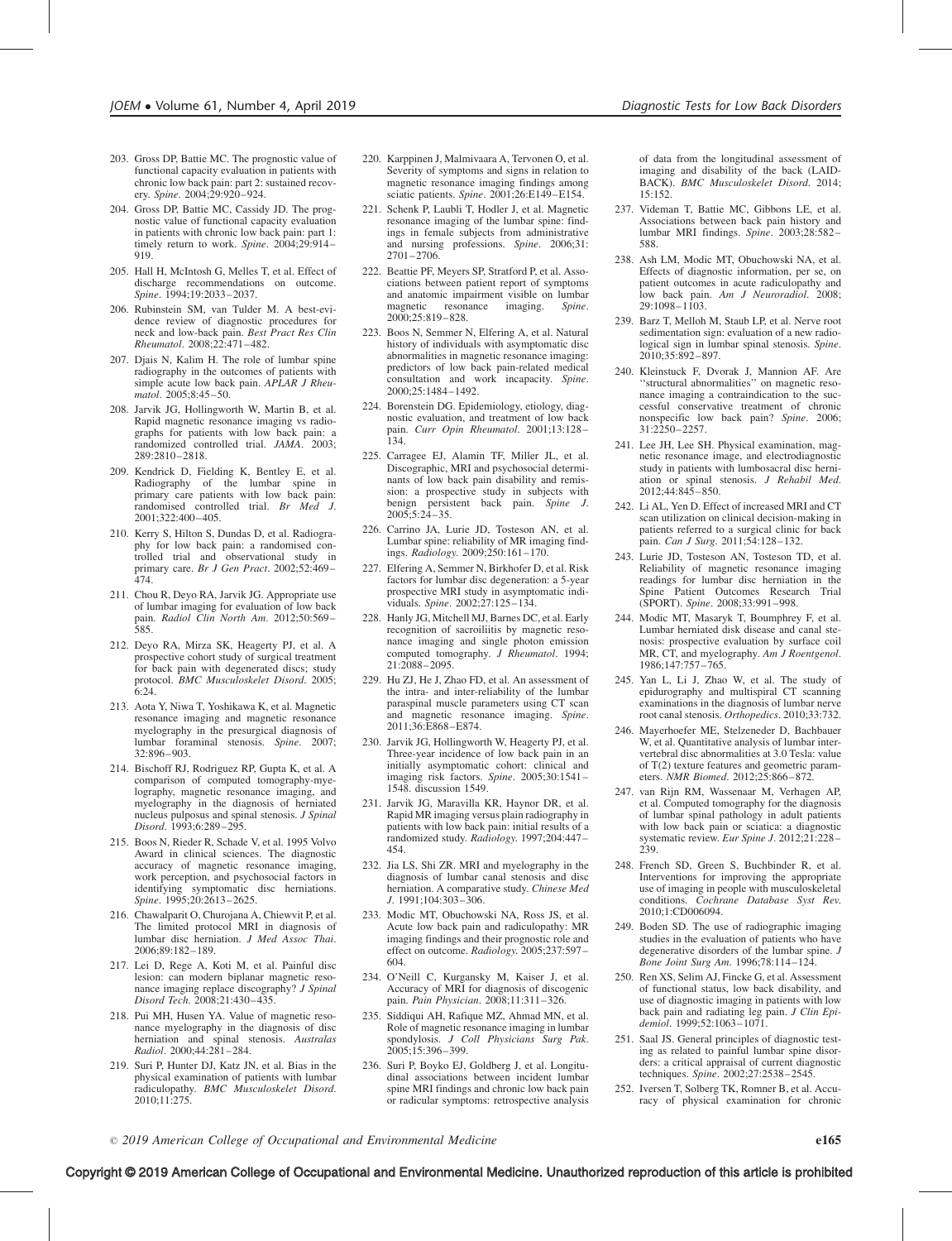lumbar radiculopathy. BMC Musculoskelet Disord. 2013;14:206.

- 253. Nakao S, Yoshida M, Yamada H, et al. A new 3-dimensional computed tomography imaging method to diagnose extraforaminal stenosis at the lumbosacral junction. J Spinal Disord Tech. 2010;23:e47–e52.
- 254. Slebus FG, Braakman R, Schipper J, et al. Non-corresponding radiological and surgical diagnoses in patients operated for sciatica. Acta Neurochir. 1988;94:137–143.
- 255. Willen J, Danielson B. The diagnostic effect from axial loading of the lumbar spine during computed tomography and magnetic resonance imaging in patients with degenerative disorders. Spine. 2001;26:2607–2614.
- 256. Beauvais C, Wybier M, Chazerain P, et al. Prognostic value of early computed tomography in radiculopathy due to lumbar intervertebral disk herniation. A prospective study. Joint Bone Spine. 2003;70:134–139.
- 257. Carrera GF, Williams AL, Haughton VM. Computed tomography in sciatica. Radiology. 1980;137:433–437.
- 258. Gilbert FJ, Grant AM, Gillan MG, et al. Low back pain: influence of early MR imaging or CT on treatment and outcome–multicenter randomized trial. Radiology. 2004;231:343– 351.
- 259. Kalichman L, Kim DH, Li L, Guermazi A, et al. Computed tomography-evaluated features of spinal degeneration: prevalence, intercorrelation, and association with self-reported low back pain. Spine J. 2010;10:200–208.
- 260. Carmody RF, Yang PJ, Seeley GW, et al. Spinal cord compression due to metastatic disease: diagnosis with MR imaging versus<br>myelography. Radiology. 1989;173:225–229.
- 261. Kardaun JW, Schipper J, Braakman R. CT, myelography, and phlebography in the detection of lumbar disk herniation: an analysis of the literature. Am J Neuroradiol. 1989; 10:1111–1122.
- 262. Kent DL, Haynor DR, Larson EB, et al. Diagnosis of lumbar spinal stenosis in adults: a metaanalysis of the accuracy of CT, MR, and myelography. Am J Roentgenol. 1992;158: 1135–1144.
- 263. Loblaw DA, Perry J, Chambers A, et al. Systematic review of the diagnosis and management of malignant extradural spinal cord compression: the Cancer Care Ontario Practice Guidelines Initiative's Neuro-Oncology Disease Site Group. J Clin Oncology. 2005;23:2028–2037.
- 264. Thornbury JR, Fryback DG, Turski PA, et al. Disk-caused nerve compression in patients with acute low-back pain: diagnosis with MR, CT myelography, and plain CT. Radiology. 1993;186:731–738.
- 265. Bakhsh A. Role of conventional lumbar myelography in the management of sciatica: An experience from Pakistan. Asian J Neurosurg. 2012;7:25–28.
- 266. Engelhorn T, Rennert J, Richter G, et al. Myelography using flat panel volumetric computed tomography: a comparative study in patients with lumbar spinal stenosis. Spine. 2007; 32:E523–E527.
- 267. Baker RR, Holmes 3rd ER, Alderson PO, et al. An evaluation of bone scans as screening procedures for occult metastases in primary breast cancer. Annals Surg. 1977;186:363– 368.
- 268. McNeil BJ. Value of bone scanning in neoplastic disease. *Semin Nucl Med*. 1984;14:<br>277–286.
- 269. Szot W, Kostkiewicz M, Zajac J, et al. Prostate cancer in patients from rural and suburban areas–PSA value, Gleason score and presence of metastases in bone scan. Ann Agric Environ Med. 2014;21:888–892.
- 270. Finkelstein JA, Chapman JR, Mirza S. Occult vertebral fractures in ankylosing spondylitis. Spinal Cord. 1999;37:444–447.
- 271. Pillai A, Jain M. Management of clinical fractures of the scaphoid: results of an audit and literature review. Eur J Emerg Med. 2005;12:47–51.
- 272. Chakravarty D, Sloan J, Brenchley J. Risk reduction through skeletal scintigraphy as a screening tool in suspected scaphoid fracture: literature review. Emerg Med J. 2002;19:507–509.
- 273. Deutsch AL, Coel MN, Mink JH. Imaging of stress injuries to bone. Radiography, scintigraphy, and MR imaging. Clin Sports Med. 1997;16:275–290.
- 274. Zafeirakis A, Kasimos D, Sioka C, et al. Evaluation of a quantitative diagnostic sacroiliac bone scan index in cases of chronic low back pain in young male adults. Hell J Nucl Med. 2005;8:19–26.
- 275. Brenner AI, Koshy J, Morey J, et al. The bone scan. Semin Nucl Med. 2012;42:11–26.
- 276. Delbeke D, Schoder H, Martin WH, et al. Hybrid imaging (SPECT/CT and PET/CT): improving therapeutic decisions. Semin Nucl Med. 2009;39:308–340.
- 277. Kosuda S, Kaji T, Yokoyama H, et al. Does bone SPECT actually have lower sensitivity for detecting vertebral metastasis than MRI?  $J$ Nucl Med. 1996;37:975–978.
- 278. Leone A, Cianfoni A, Cerase A, et al. Lumbar spondylolysis: a review. Skelet Radiol. 2011;40:683–700.
- 279. Maus T. Imaging the back pain patient. Phys Med Rehabil Clinics North Am. 2010;21:725– 766.
- 280. O'Neill C, Owens DK. Role of single photon emission computed tomography in the diagnosis of chronic low back pain. Spin J. 2010;10:70–72.
- 281. Rinkus K, Knaub M. Clinical and diagnostic evaluation of low back pain. Semin Spine Surg. 2008;20:93–101.
- 282. Takemitsu M, El Rassi G, Woratanarat P, et al. Low back pain in pediatric athletes with unilateral tracer uptake at the pars interarticularis on single photon emission computed tomography. Spine. 2006;31:909–914.
- 283. Ryan RJ, Gibson T, Fogelman I. The identification of spinal pathology in chronic low back pain using single photon emission computed tomography. Nucl Med Commun. 1992; 13:497–502.
- 284. Bodner RJ, Heyman S, Drummond DS, et al. The use of single photon emission computed tomography (SPECT) in the diagnosis of lowback pain in young patients. Spine. 1988;13:1155–1160.
- 285. Gunzburg R, Servais F, Verhas M. Tomoscintigraphy of the lumbar spine: prospects and clinical application. Eur Spine J. 1994;3:308-311.
- 286. Harisankar CN, Mittal BR, Bhattacharya A, et al. Utility of single photon emission computed tomography/computed tomography imaging in evaluation of chronic low back pain. Indian J Nucl Med. 2012; 27:156–163.
- 287. Pneumaticos SG, Chatziioannou SN, Hipp JA, et al. Low back pain: prediction of short-term

Copyright © 2019 American College of Occupational and Environmental Medicine. Unauthorized reproduction of this article is prohibited

outcome of facet joint injection with bone scintigraphy. Radiology. 2006;238:693-698.

- 288. Hanly JG, Barnes DC, Mitchell MJ, MacMillan L, Docherty P. Single photon emission computed tomography in the diagnosis of inflammatory spondyloarthropathies. J Rheumatology. 1993;20:2062–2068.
- 289. Sandoval AE. Electrodiagnostics for low back pain. Phys Med Rehabil Clinics North Am. 2010;21:767–776.
- 290. Kang PB, Preston DC, Raynor EM. Involvement of superficial peroneal sensory nerve in common peroneal neuropathy. Muscle Nerve. 2005;31:725–729.
- 291. Chiodo A, Haig AJ, Yamakawa KS, et al. Needle EMG has a lower false positive rate than MRI in asymptomatic older adults being evaluated for lumbar spinal stenosis. Clin Neurophysiol. 2007;118:751–756.
- 292. Lazaro R. Electromyography in musculoskeletal pain: a reappraisal and practical considerations. Surg Neurology Intl. 2015;6:143.
- 293. Coster S, de Bruijn S, Tavy D. Diagnostic value of history, physical examination and needle electromyography in diagnosing lum-<br>bosacral radiculopathy. J Neurology. bosacral radiculopathy.  $J$ 2010;257:332–337.
- 294. Haig A, Tong H, Yamakawa K, et al. The sensitivity and specificity of electrodiagnostic testing for the clinical syndrome of lumbar spinal stenosis. Spine. 2005;30:2667-2676.
- 295. Hasankhani EG, Omidi-Kashani F. Magnetic resonance imaging versus electrophysiologic tests in clinical diagnosis of lower extremity radicular pain. ISRN Neurosci. 2013; 2013:952570.
- 296. Tong HC. Incremental ability of needle electromyography to detect radiculopathy in patients with radiating low back pain using different diagnostic criteria. Arch Phys Med Rehabil. 2012;93:990–992.
- 297. Yagci I, Gunduz OH, Ekinci G, et al. The utility of lumbar paraspinal mapping in the diagnosis of lumbar spinal stenosis. Am J Phys Med Rehabil. 2009;88:843–851.
- 298. Ahern DK, Follick MJ, Council JR, et al. Comparison of lumbar paravertebral EMG patterns in chronic low back pain patients<br>and non-patient controls. Pain. 1988: and non-patient controls. Pain. 34:153–160.
- 299. Cholewicki J, Greene HS, Polzhofer GK, et al. Neuromuscular function in athletes following recovery from a recent acute low back injury.  $\bar{J}$ Orthop Sports Phys Ther. 2002;32:568–575.
- 300. Demoulin C, Crielaard JM, Vanderthommen M. Spinal muscle evaluation in healthy individuals and low-back-pain patients: a literature review. *Joint Bone Spine*. 2007:74:9-13.
- 301. Finneran MT, Mazanec D, Marsolais ME, et al. Large-array surface electromyography in low back pain: a pilot study. Spine. 2003;28:1447–1454.
- 302. Humphrey AR, Nargol AV, Jones AP, et al. The value of electromyography of the lumbar paraspinal muscles in discriminating between chronic-low-back-pain sufferers and normal subjects. Eur Spine J. 2005;14:175–184.
- 303. Leach RA, Owens Jr EF, Giesen JM. Correlates of myoelectric asymmetry detected in low back pain patients using hand-held poststyle surface electromyography. J Manipulative Physiol Ther. 1993;16:140–149.
- 304. Lehman G. Kinesiological research: the use of surface electromyography for assessing the effects of spinal manipulation. J Electromyogr Kinesiol. 2012;22:692–696.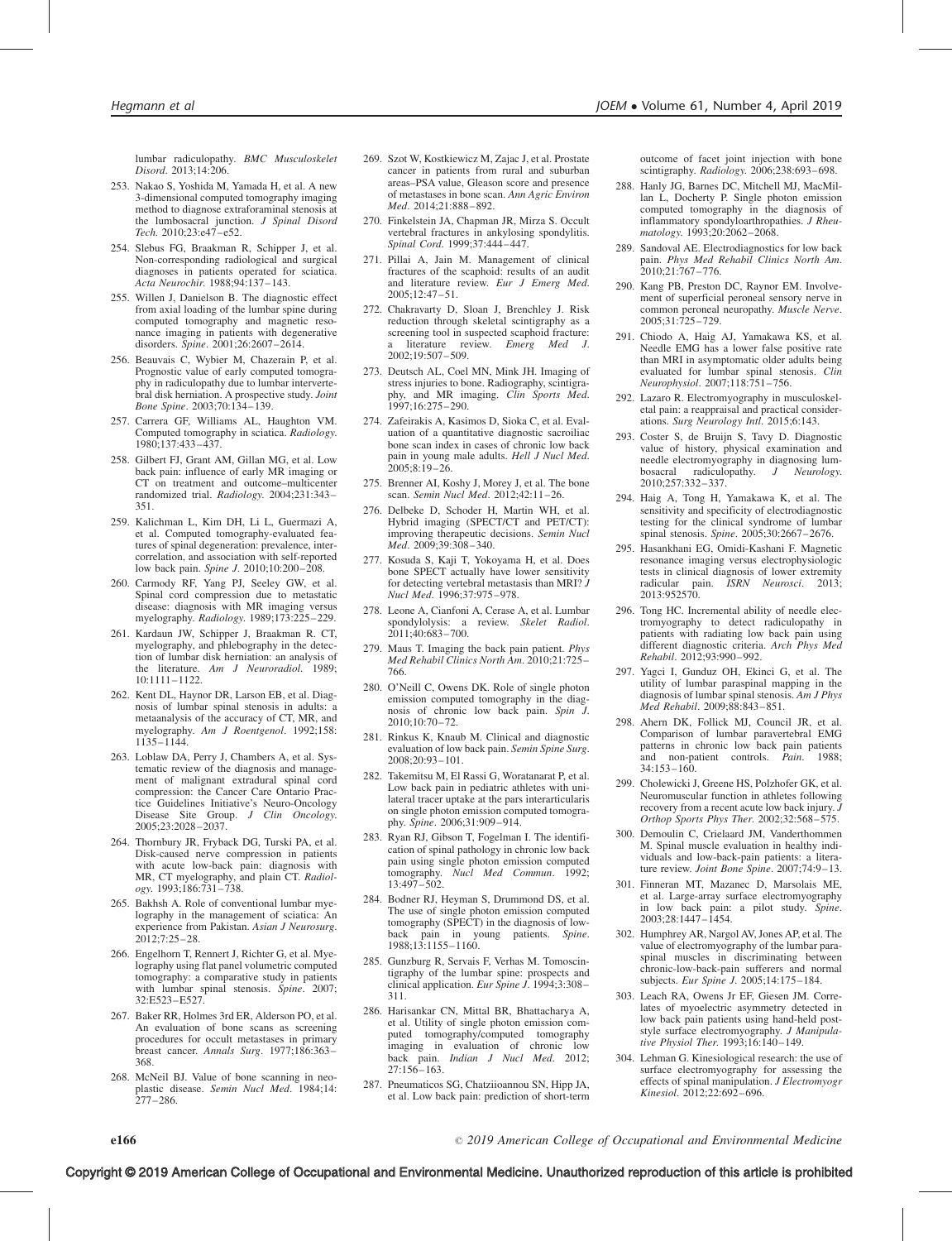- 305. Meyer JJ. The validity of thoracolumbar paraspinal scanning EMG as a diagnostic test: an examination of the current literature. J Manipulative Physiol Ther. 1994;17:539– 551.
- 306. Mohseni-Bandpei MA, Watson MJ, Richardson B. Application of surface electromyography in the assessment of low back pain: a review article. Phys Ther Rev J. 2000;5:93-105.
- 307. Reger SI, Shah A, Adams TC, et al. Classification of large array surface myoelectric potentials from subjects with and without low back pain. J Electromyogr Kinesiol. 2006;16:392–401.
- 308. Ritvanen T, Zaproudina N, Nissen M, et al. electromyographic responses in chronic low back pain treated by traditional bone setting and conventional physical therapy. J Manipulative Physiol Ther.  $2007;30:31-37.$
- 309. Roy S, Bonato P, Knaflitz M. EMG assessment of back muscle function during cyclical lifting. J Electromyogr Kinesiol. 1998;8:233–245.
- 310. Roy SH, De Luca CJ, Emley M, et al. Classification of back muscle impairment based on the surface electromyographic signal. J Rehabil Res Dev. 1997;34:405–414.
- 311. Roy SH, Oddsson LI. Classification of paraspinal muscle impairments by surface electromyography. Phys Ther. 1998;78:838–851.
- 312. Rzanny R, Grassme R, Reichenbach JR, et al. Investigations of back muscle fatigue by simultaneous 31P MRS and surface EMG measurements. Biomed Tech (Berl). 2006;51:305–313.
- 313. Sihvonen T, Partanen J, Hanninen O, et al. Electric behavior of low back muscles during lumbar pelvic rhythm in low back pain patients and healthy controls. Arch Phys Med Rehabil. 1991;72:1080–1087.
- 314. Mannion AF, Taimela S, Muntener M, et al. Active therapy for chronic low back pain part 1. Effects on back muscle activation, fatigability, and strength. Spine. 2001;26:897–908.
- 315. Butler HL, Hubley-Kozey CL, Kozey JW. Changes in electromyographic activity of trunk muscles within the sub-acute phase for individuals deemed recovered from a low back injury. J Electromyogr Kinesiol. 2013;23: 369–377.
- 316. McNeill T, Huncke B, Pesch RN. Chemonucleolysis: evaluation of effectiveness by electromyography. Arch Phys Med Rehabil. 1977;58:303–306.
- 317. Ramprasad M, Shenoy DS, Singh SJ, et al. The magnitude of pre-programmed reaction dysfunction in back pain patients: experimental pilot electromyography study. J Back Musculoskelet Rehabil. 2010;23:77–86.
- 318. de Graaf I, Prak A, Bierma-Zeinstra S, et al. Diagnosis of lumbar spinal stenosis: a systematic review of the accuracy of diagnostic tests. Spine. 2006;31:1168–1176.
- 319. Furness G, Reilly MP, Kuchi S. An evaluation of ultrasound imaging for identification of lumbar intervertebral level. Anaesthesia. 2002;57:277–280.
- 320. Klauser A, Halpern EJ, Frauscher F, et al. Inflammatory low back pain: high negative predictive value of contrast-enhanced color Doppler ultrasound in the detection of inflamed sacroiliac joints. Arthritis Rheum. 2005;53:440–444.
- 321. Rhodes DW, Bishop PA. A review of diagnostic ultrasound of the spine and soft

tissue. J Manipulative Physiol Ther. 1997;20:267–273.

- 322. Rubaltelli L, De Gerone E, Caterino G. Echographic evaluation of tubercular abscesses in lumbar spondylitis. J Ultrasound Med. 1990;9:67–70.
- 323. Anderson DJ, Adcock DF, Chovil AC, et al. Ultrasound lumbar canal measurement in hospital employees with back pain. Br J Ind Med. 1988;45:552–555.
- 324. Lee SW, Chan CK, Lam TS, et al. Relationship between low back pain and lumbar multifidus<br>size at different postures Spine size at different postures. Spine. 2006;31:2258–2262.
- 325. Pulkovski N, Mannion AF, Caporaso F, et al. Ultrasound assessment of transversus abdominis muscle contraction ratio during abdominal hollowing: a useful tool to distinguish between patients with chronic low back pain and healthy controls? Eur Spine J. 2012;21(Suppl 6):S750–S759.
- 326. Newman RI, Seres JL, Miller EB. Liquid crystal thermography in the evaluation of chronic back pain: a comparative study. Pain. 1984;20:293–305.
- 327. Swerdlow B, Dieter JN. An evaluation of the sensitivity and specificity of medical thermography for the documentation of myofascial trigger points. Pain. 1992;48:205–213.
- 328. Gill K, Jackson R. CT-Discography. In: Frymoyer J, editor. The Adult Spine: Principles and Practice. New York, NY: Raven Press; 1991. p. 443–456.
- 329. Jackson RP, Becker GJ, Jacobs RR, et al. The neuroradiographic diagnosis of lumbar herniated nucleus pulposus: I. A comparison of computed tomography (CT), myelography, CT-myelography, discography, and CT-discography. Spine. 1989;14:1356–1361.
- 330. Jackson RP, Cain Jr JE, Jacobs RR, et al. The neuroradiographic diagnosis of lumbar herniated nucleus pulposus: II. A comparison of computed tomography (CT), myelography, CT-myelography, and magnetic resonance imaging. Spine. 1989;14:1362–1367.
- 331. Derby R, Howard MW, Grant JM, et al. The ability of pressure-controlled discography to predict surgical and nonsurgical outcomes. Spine. 1999;24:364–371.
- 332. Carragee EJ, Alamin TF, Miller J, et al. Provocative discography in volunteer subjects with mild persistent low back pain. Spine J. 2002;2:25–34.
- 333. Carragee EJ, Barcohana B, Alamin T, et al. Prospective controlled study of the development of lower back pain in previously asymptomatic subjects undergoing experimental discography. Spine. 2004;29:1112–1117.
- 334. Carragee EJ, Alamin TF, Carragee JM. Lowpressure positive Discography in subjects asymptomatic of significant low back pain illness. Spine. 2006;31:505–509.
- 335. Carragee EJ, Lincoln T, Parmar VS, et al. A gold standard evaluation of the ''discogenic pain'' diagnosis as determined by provocative discography. Spine. 2006;31:2115–2123.
- 336. Alamin TF, Kim MJ, Agarwal V. Provocative lumbar discography versus functional anesthetic discography: a comparison of the results of two different diagnostic techniques in 52 patients with chronic low back pain. Spine J. 2011;11:756–765.
- 337. Birney TJ, White Jr JJ, Berens D, et al. Comparison of MRI and discography in the diagnosis of lumbar degenerative disc disease. J Spinal Disord. 1992;5:417–423.
- 338. Collins CD, Stack JP, O'Connell DJ, et al. The role of discography in lumbar disc disease: a comparative study of magnetic resonance imaging and discography. Clin Radiol. 1990;42:252–257.
- 339. Gibson MJ, Buckley J, Mawhinney R, et al. Magnetic resonance imaging and discography in the diagnosis of disc degeneration. A comparative study of 50 discs. J Bone Joint Surg Br. 1986;68:369–373.
- 340. Ito M, Incorvaia KM, Yu SF, et al. Predictive signs of discogenic lumbar pain on magnetic resonance imaging with discography correla-tion. Spine. 1998;23:1252–1258.
- 341. Laslett M, Oberg B, Aprill CN, et al. Centralization as a predictor of provocation discography results in chronic low back pain, and the influence of disability and distress on diagnostic power. Spine J. 2005;5:370–380.
- 342. Linson MA, Crowe CH. Comparison of magnetic resonance imaging and lumbar discography in the diagnosis of disc degeneration. *Clin Orthop Related Res.* 1990; ation. Clin Orthop Related Res. 250:160–163.
- 343. Madan S, Gundanna M, Harley JM, et al. Does provocative discography screening of discogenic back pain improve surgical outcome? J Spinal Disord Tech. 2002;15:245–251.
- 344. Osti OL, Fraser RD. MRI and discography of annular tears and intervertebral disc degeneration. A prospective clinical comparison. J Bone Joint Surg Br. 1992;74:431–435.
- 345. Schneiderman G, Flannigan B, Kingston S, et al. Magnetic resonance imaging in the diagnosis of disc degeneration: correlation with discography. Spine. 1987;12:276–281.
- 346. Carragee EJ, Chen Y, Tanner CM, et al. Can discography cause long-term back symptoms in previously asymptomatic subjects? Spine. 2000;25:1803–1808.
- 347. Carragee EJ, Chen Y, Tanner CM, et al. Provocative discography in patients after limited lumbar discectomy: a controlled, randomized study of pain response in symptomatic and asymptomatic subjects. Spine. 2000;25:3065-3071.
- 348. Manchikanti L, Singh V, Pampati V, et al. Provocative discography in low back pain patients with or without somatization disorder: a randomized prospective evaluation. Pain Physician. 2001;4:227–239.
- 349. Walsh TR, Weinstein JN, Spratt KF, et al. Lumbar discography in normal subjects. A controlled, prospective study. J Bone Joint Surg Am. 1990;72:1081-1088.
- 350. Derby R, Kim BJ, Chen Y, et al. The relation between annular disruption on computed tomography scan and pressure-controlled diskography. Arch Phys Med Rehabil. 2005; 86:1534–1538.
- 351. Derby R, Kim B, Lee S, et al. Comparison of discographic findings in asymptomatic subject discs and the negative discs of chronic LBP patients: can discography distinguish asymptomatic discs among morphologically abnormal discs? Spine J. 2005;5:389-394.
- 352. Derby R, Lee SH, Kim BJ, et al. Pressurecontrolled lumbar discography in volunteers without low back symptoms. Pain Med. 2005;6:213–221.
- 353. Nordin M, Carragee EJ, Hogg-Johnson S, et al. Assessment of neck pain and its associated disorders: results of the Bone and Joint Decade 2000-2010 Task Force on Neck Pain and Its Associated Disorders. J Manipulative Physiol Ther. 2009;32:S117–S140.

# Copyright © 2019 American College of Occupational and Environmental Medicine. Unauthorized reproduction of this article is prohibited